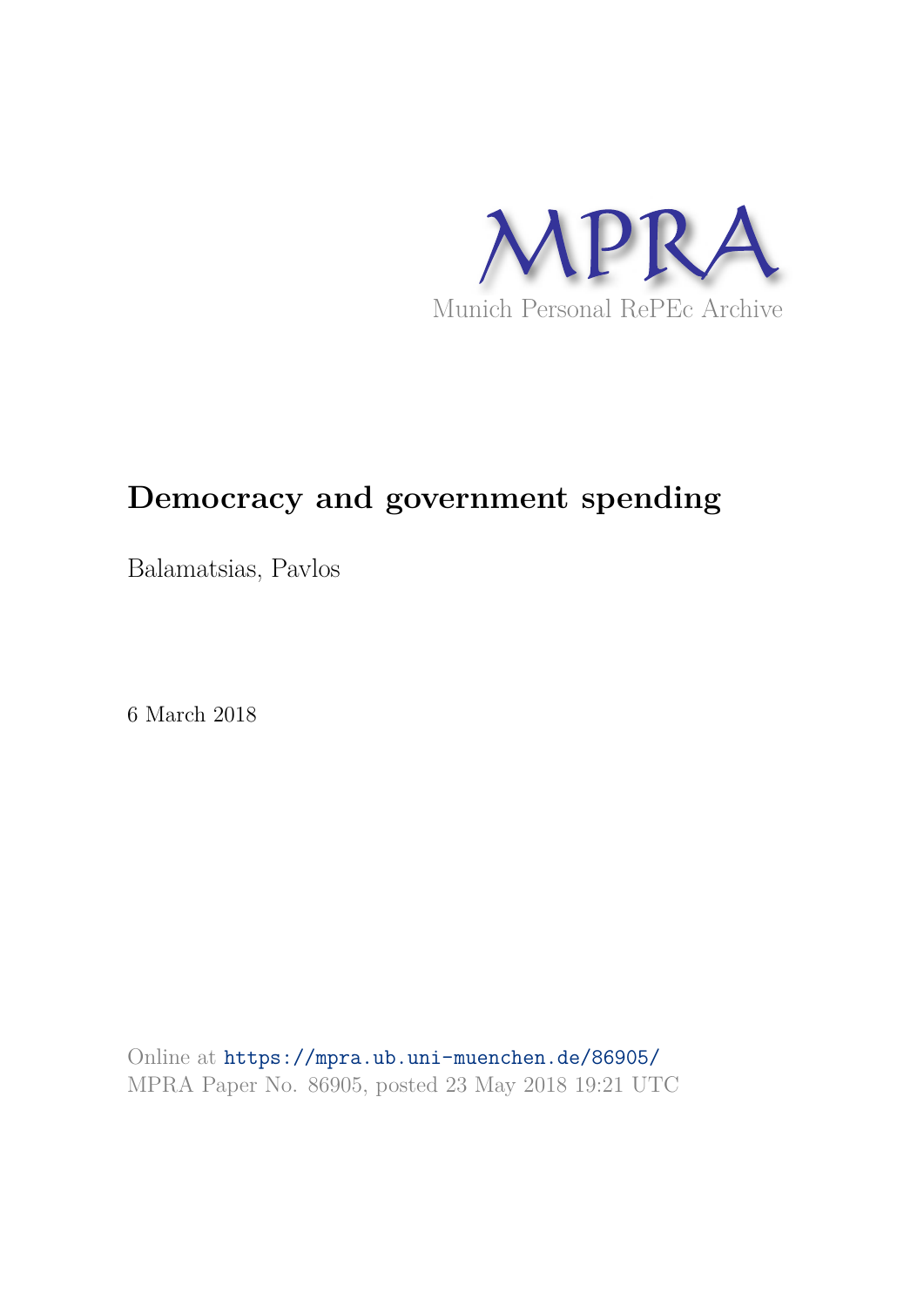## **Democracy and government spending**

## *Balamatsias Pavlos*

#### **Abstract**

 In this paper, we argue that democracies increase government expenditure because they produce more public goods with the taxes they collect, while autocracies use taxes as rents. In order to test this hypothesis we use data on 61 countries from 1993 to 2012. As our main independent variable we employ a dichotomous democracy measure, based on the theory of regional democratization waves developed by Huntington (1991) and used in Acemoglu, et al. (2014) and Balamatsias (2017a). Our results using a number of estimations show us that democratization waves positively affect democracy. Furthermore, our 2SLS, OLS, fixed effects and GMM estimations show us that democracy increases spending on public goods and education. When controlling for a dataset without African and Middle-eastern countries our first-stage results remain the same and the effect on spending is now quantitatively bigger suggesting wealthier democracies produce more public goods, compared to poorer ones. In addition when using a sample of non-OECD countries we find that democracy does not affect spending, further substantiating our hypothesis that democracy increases government expenditures but mostly on wealthier democracies.

#### **JEL P16, H5, E62**

**Keywords** Democracy, Political development, Regional democratization waves, Fiscal policy, Government expenditures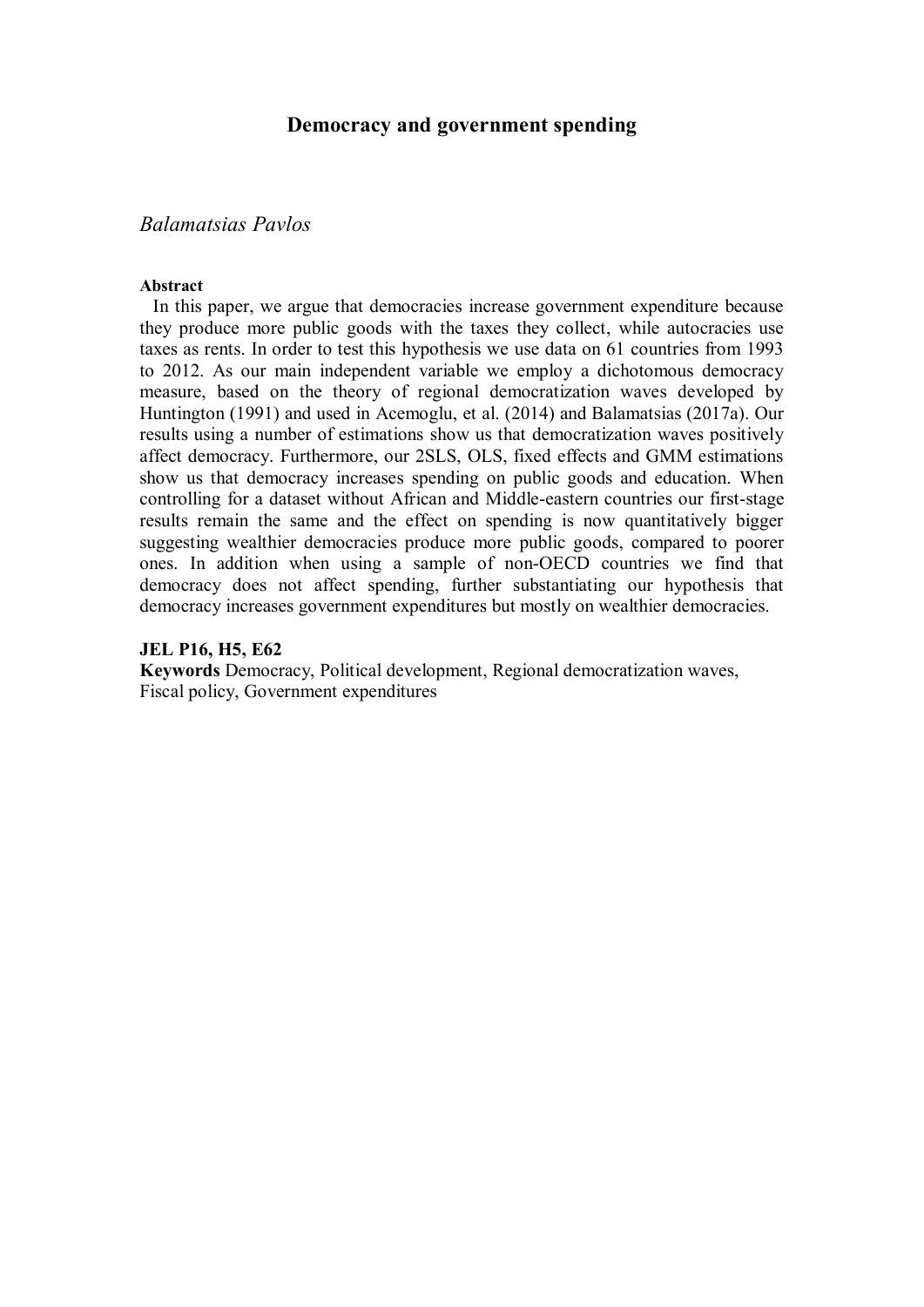#### **1. Introduction**

 Fiscal policy and more specifically government spending is a major issue in economics and politics. Research on the design and implementation of government spending programmes is at the forefront of economic policy analysis and is also one of the most debated subjects in the political arena. A number of studies on this subject have shown that the political system in every country plays an important role in the size, scope and composition of spending programmes. More specifically fiscal policy choices in democracies are made by the median voter and as a result, government spending in democracies is much greater when compared to autocracies because voters demand increased expenditures which produce public goods and redistribute incomes (Meltzer and Richards (1981,1983), Acemoglu and Robinson (2000b)). In non-democratic countries, powerful economic and political groups influence public policy choices. In such systems, governing elites choose to spend less on producing public goods and on redistribution because they stand to gain less from such policies and instead reallocate funds to increase their economic and political power as well as that of their political friends and allies (Hausken, Martin and Plumper (2004)).

 In addition to the role that political systems play in determining spending policies, some authors have also studied how government expenditures affect political regimes and have found that the composition and size of spending programs can have an effect on the political regime. More specifically in autocracies, increased government spending targeted at specific parts of the population, increases discontent leading to revolts which help install a democracy and provide increased government spending in favour of the majority of the population(Wintrobe (2001)). In addition, concessions made by the ruling élite, in the form of increased government spending, can lead to democratization because the poor may view these concessions as a sign of weakness; consequently the lower classes revolt and establish a democratic regime which further increases expenditures in favour of the majority (Acemoglu and Robinson (2000a)).

 These two different ways of analyzing the relationship between government spending and political regimes actually suggest that there exists a two-way causal relationship between democracy and government spending where one variable influences the other and is in turn influenced by it; to the best of our knowledge, this possible two-way causality between democracy and government spending has not been the research subject of any other author in the past as well. It is this gap in the literature that we try to cover with this paper; more specifically we will alter our analysis from that of other authors by analyzing this possible two-way causality and trying to find how it influences spending policies.

 In order to empirically test the two-way causality between democracy and government spending, we use the theory of Huntington (1991) and the methodology of Acemoglu et al. (2014) and Balamatsias (2017a) about regional democratization waves. Using this methodology, we treat democracy as a simple dichotomous variable; however unlike research by previous authors, we do not assume that only domestic politico-economic conditions (Helliwell (1994), Rodrik (1999) Persson and Tabellini (2006), Aidt and Jensen (2009), Mutascu(2011)), or political systems but only in neighboring countries (Persson and Tabellini (2009)) affect a country's regime. Instead, following Acemoglu et al. (2014) and Balamatsias (2017a), we use a 2SLS fixed effects model in order to examine how political systems of countries in the same geographical area create regional waves of demand for or discontent with a given political system in a geographical area, which in turn can influence a country's political regime and its spending decisions.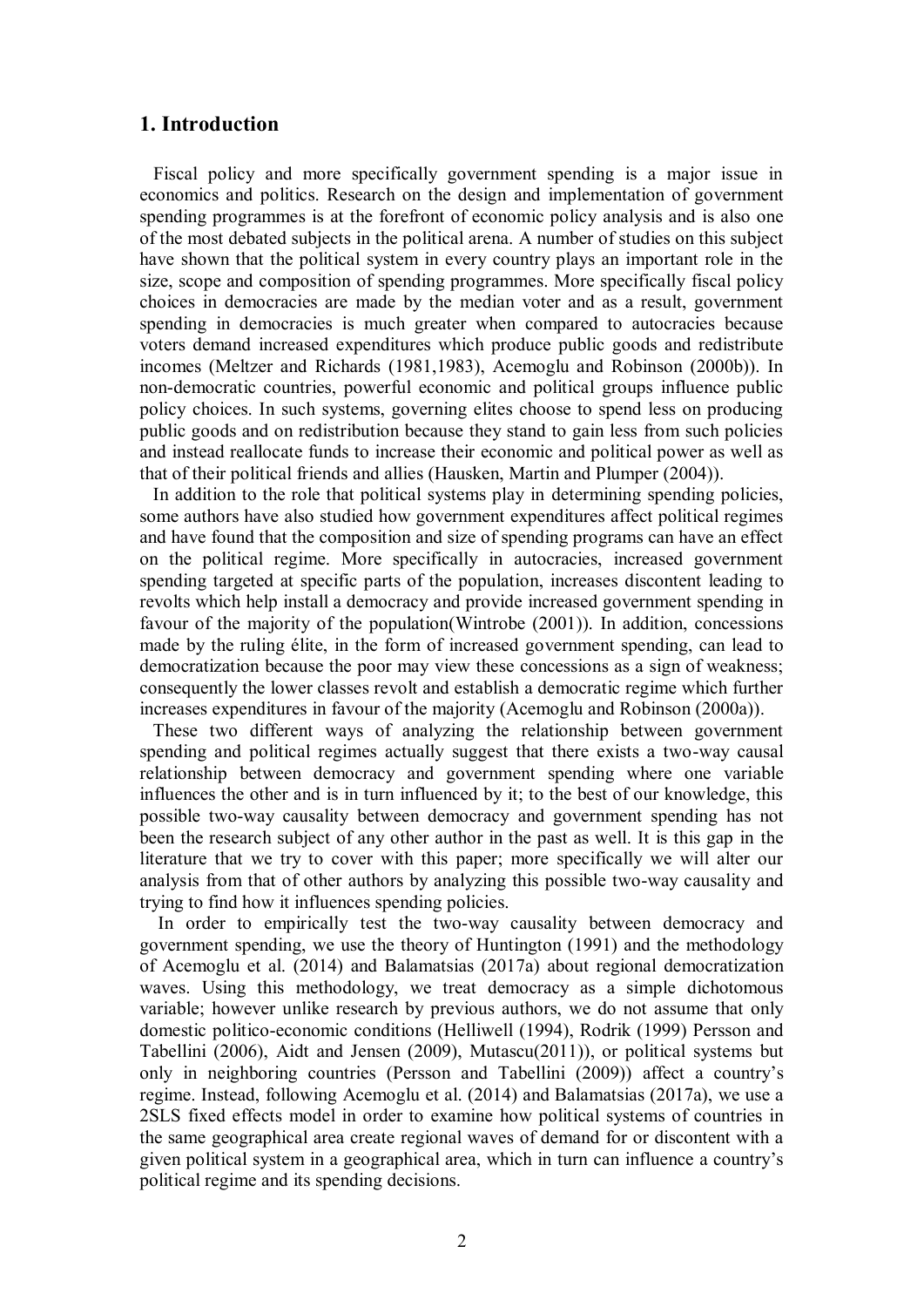In our literature review section, we examine how government spending impacts on democratization; in addition, we also study the effect of democracy on spending policies. Furthermore, we briefly look at some of the determinants of government spending and their interaction with government spending choices. We then build a very simple macroeconomic model of an autocratic economy which helps us illustrate how political regimes can affect a country's spending choices. Following our theoretical model, we analyze the econometric equation and the variables we use to find how democracy affects government expenditure. As in Acemoglu et al. (2014) and Balamatsias (2017a) we use a two-stage least square (2SLS) fixed effects estimation with data from 61 countries from 1993 to 2012, where our endogenous variable is a dichotomous democracy index based on civil and political liberties data taken from Polity IV and Freedom House and our instrumental variable is the jackknifed average of the democracy index of all countries in the same geographical area. This method allows us to examine how regional democratization waves influence the demand for or discontent with a given political system in a geographical area, which in turn affect a country's political regime and its spending choices.

 Our results using a number of estimations and robustness tests show us that regional democratization waves have a positive and statistically significant correlation with democracy. Furthermore, our main 2SLS estimation as well as our OLS, fixed effects and GMM estimations show us that democracy increases government spending used for producing public goods and general public services and government spending on education. When controlling for a smaller dataset, which does not include African and Middle-eastern countries our first-stage results remain the same while the positive effect of democracy on government spending is now quantitatively much bigger suggesting that wealthier democracies produce more public goods and services, compared to poorer ones. This hypothesis is further substantiated when we use a smaller sample consisting of non-OECD countries and find no statistically significant effect of democracy on government spending. These results further prove that democracy increases government expenditure mostly on developed countries because they can use increased government spending more effectively in order to increase productivity and output, decrease inequality (Meltzer and Richards (1981, 1983), Boix (2001)) and attract foreign capital (Schulze and Ursprung (1999)) therefore most voters in these countries are in favour of such policies.

 The rest of the paper is organized as follows: In section 2 we present the literature related to our subject. In section 3 we develop a simple theoretical model which helps us present our main idea, section 4 has an analysis on the data that we use and our empirical methodology. In section 5 we present our regression results and Section 6 concludes.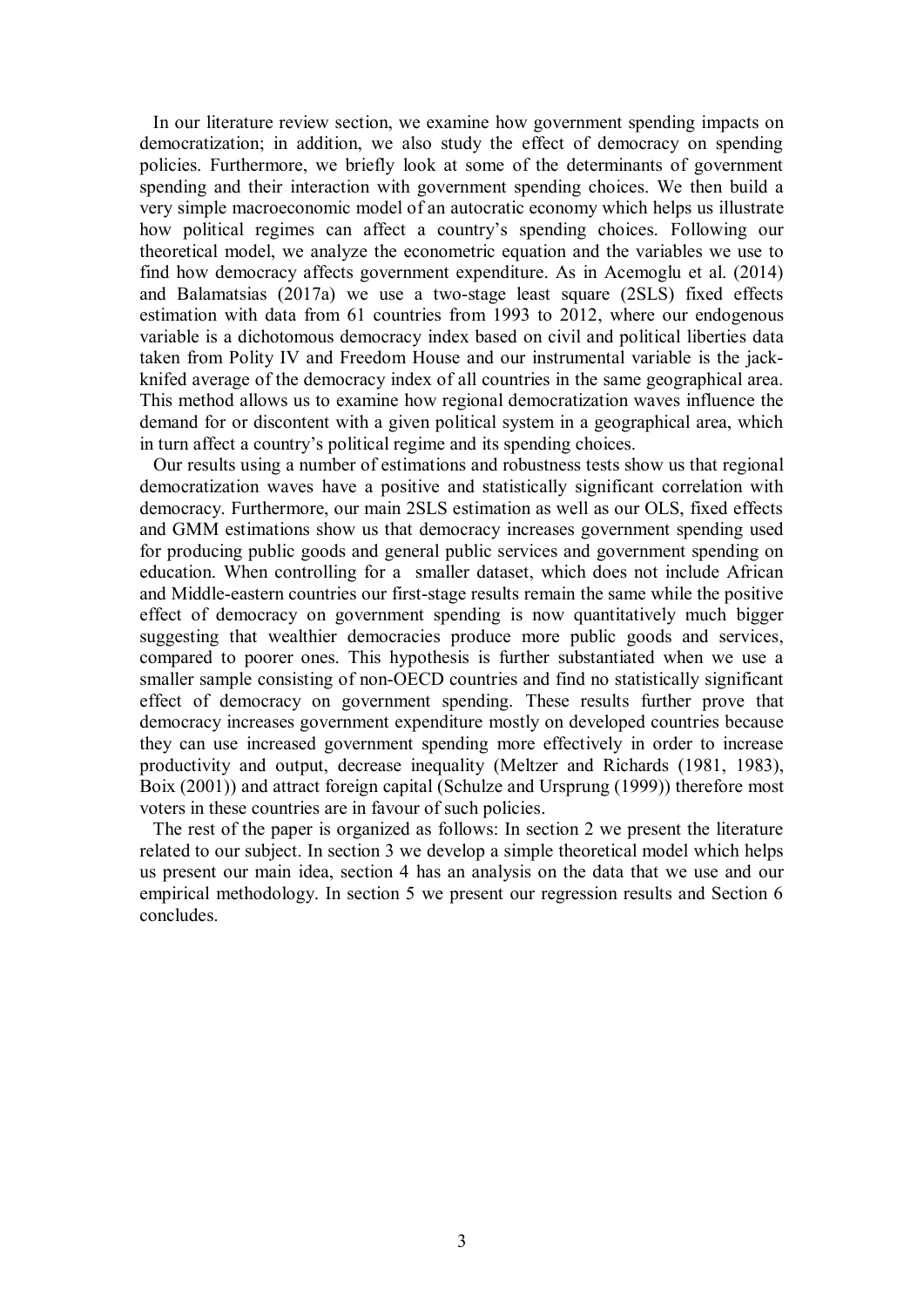## **2. Literature Review**

 According to many authors, government spending has an impact on democratization. For example, Acemoglu and Robinson (2000a) use a political economy model of an autocracy were social unrest due to economic inequality can lead to the toppling of politico-economic elites and pave the way for the consolidation of democracy. In this model the authors argue that concessions by the ruling elite, in the form of increased voting rights and increased government spending, can, in fact, lead to full-scale democratization because the poor can view these concessions as a sign of weakness; consequently the lower classes choose to revolt since they perceive the government as weak and establish a democratic regime. Furthermore, Wintrobe (2001) reviews the behaviours of dictatorships and tries to propose and develop policies towards them. When examining the spending policies which autocracies follow the author argues that they tend to redistribute more but only to specific socioeconomic groups which support them and this selective use of government spending increases the cost and the difficulty of repressing the rest of the population. As a result, in the case of many autocratic regimes increased but selective government spending can lead to increased discontent for an autocracy causing the people to revolt and install a democracy which then provides increased redistribution for more people.

 Some authors have also argued that democracy leads to increased public goods production and increased redistribution. Acemoglu and Robinson (2000b) argue that the redistributive programs which occurred in Western Europe during the 19th and 20th centuries were the result of democratization and examine this hypothesis using a model in which autocracies choose if they will extend the voting franchise or not. In case they do, government spending rises since the median voter is now much pooper and demands greater redistribution. After the elite's decision, the poor decide if they will revolt or not. If they revolt, the poor always succeed, seize the elite's wealth and capital and use it in economic and home production, receiving all incomes. The authors conclude that autocracies prefer to democratize in order to avoid the loss of capital and wealth, which results in increased government spending. Hausken, Martin and Plumper (2004) develop a theoretical model where governments choose between providing rents or pure public goods in order to remain in power. The authors argue that when the level of democracy remains low then rents are preferred to the provision of public goods. However, as democratic participation increases, rents become increasingly costly as a source of political support and governments resort to increasing public goods production and provision instead. The authors empirically test the validity of their theoretical result and conclude that stronger democratic regimes tend to increase the quantity of public goods they produce and offer to their citizens.

When examining the effect of the political regime on different types of spending, the literature suggests that democracies increase redistribution and public goods production in order to lower inequality. Meltzer and Richards (1981, 1983) examine the way majority rule voting and redistributive needs affect fiscal policy using a general equilibrium model with income differences. Their results show that democracies increase taxes and redistribution in order to lower inequality and increase per capita incomes. Additionally, increased democratization, population growth and increases in inequality and incomes also raise taxes and spending. Boix (2001) examines how democracy and economic growth impact on fiscal policy. His results lead to two conclusions. First, as the economy grows and per capita income increases, production of public goods and capital rises to increase productivity, output and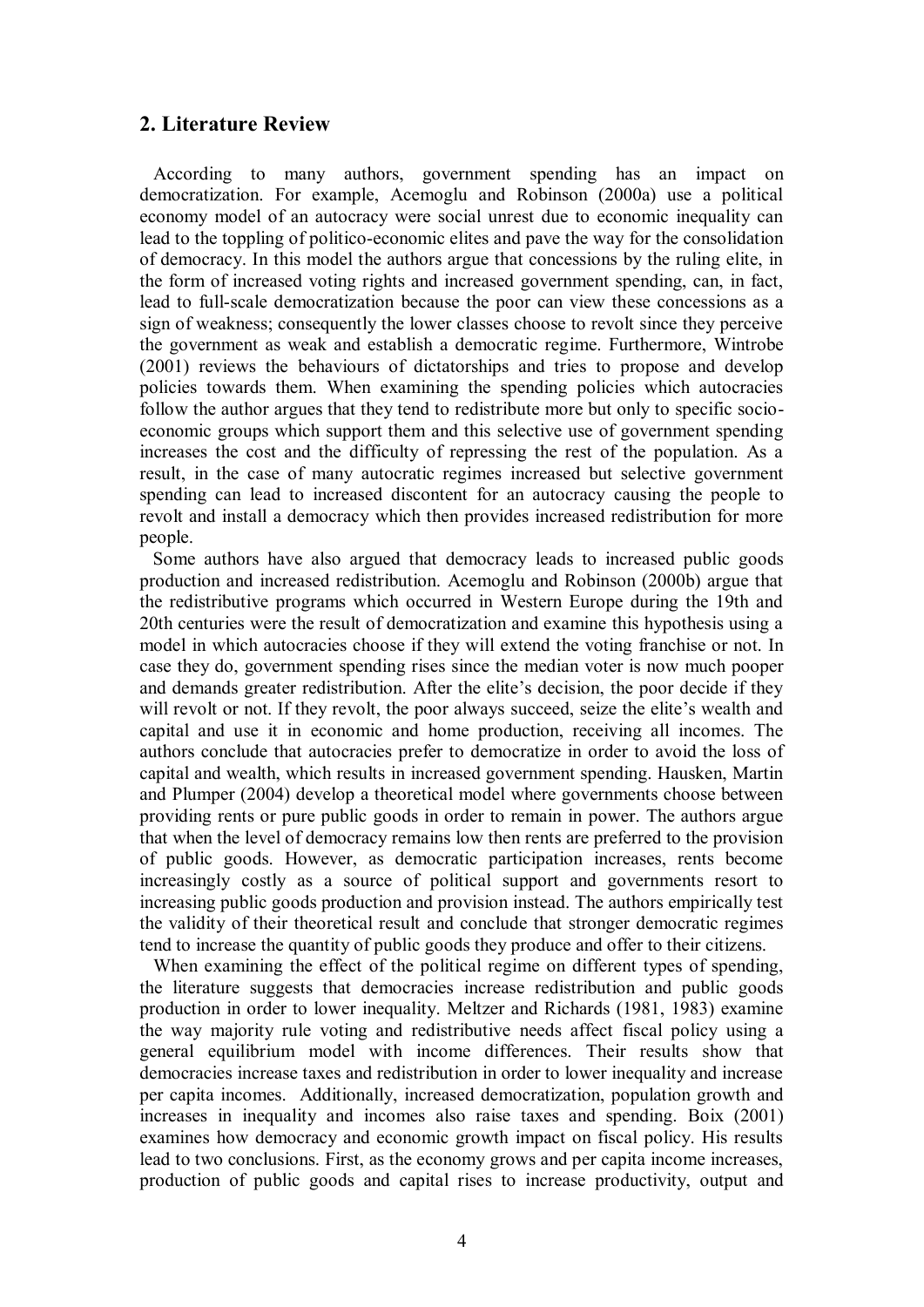income and reduce inequality. However, since taxes are decided by the median voter a necessary condition for increasing government spending is a democratic political system where the majority of the population belongs to the middle-income class because only they benefit from increased government spending and are in favour of it; neither very poor nor very wealthy people benefit from government spending. Therefore, only relatively wealthy democracies trying to lower inequality increase government spending. On the other hand, some authors argue that inequality increases government spending regardless of the political regime by magnifying government spending multipliers. Auclert and Rognlie (2016) use an NK, DSGE model where skill differences and labour demand shortfalls limit labour supply and income, leading to inequality and different MPC. In this model, inequality lowers output because the negative covariance between income and the MPC is too small to offset income losses. However, inequality increases government spending multipliers, raising output, investments and income. Balamatsias (2017b) uses an NK macroeconomic model of an economy with imperfectly competitive goods market due to firms' market power and inequality due to skill and wage differences and examines their impact on government spending multipliers, output and expenditure. Results show that government spending multipliers are always greater than unity due to imperfect competition and become bigger as inequality increases, since in highly unequal economies more people have a higher MPC. As a result, the net increase in output and expenditure caused by increasing government spending is greater in more unequal economies.

 Finally, the combined effect of democracy and globalization has been the subject of many studies and authors. Schulze and Ursprung (1999) review the literature on the impact of globalization on fiscal policies and the effect of political competition combined with economic integration. According to this survey, government expenditures under globalization, particularly welfare spending have not been reduced because it protects workers from economic uncertainty, unemployment and income losses which are caused by market integration. In addition, government spending on economic activities such as infrastructure, energy production and manufacturing as well as spending on production of public goods and services such as education has remained relatively stable because it raises productivity, output and profitability in the economy and helps attract private capital. Furthermore, democracy has a positive effect on government spending even in a globalized economic environment because median voters demand compensation and provision of public goods for worker and firms in sectors which are exposed to risks associated with globalization.

### **3 Theoretical considerations**

 This section elaborates on the theoretical link between democracy and government spending in order to formalize the testable empirical implications of the theoretical literature. At first sight, this model appears simple, maybe even simplistic. But our goal is not theory for its own sake. This model simply helps us explain how the political system in a country affects the size and composition of government expenditure.

 We assume that we have a country ruled by an autocrat. The economy is populated by a continuum of identical individuals indexed by *i* that do not have any control over government choices. Individuals in the economy own the capital stock which they rent to firms; in addition, they supply labour to firms. They consume a single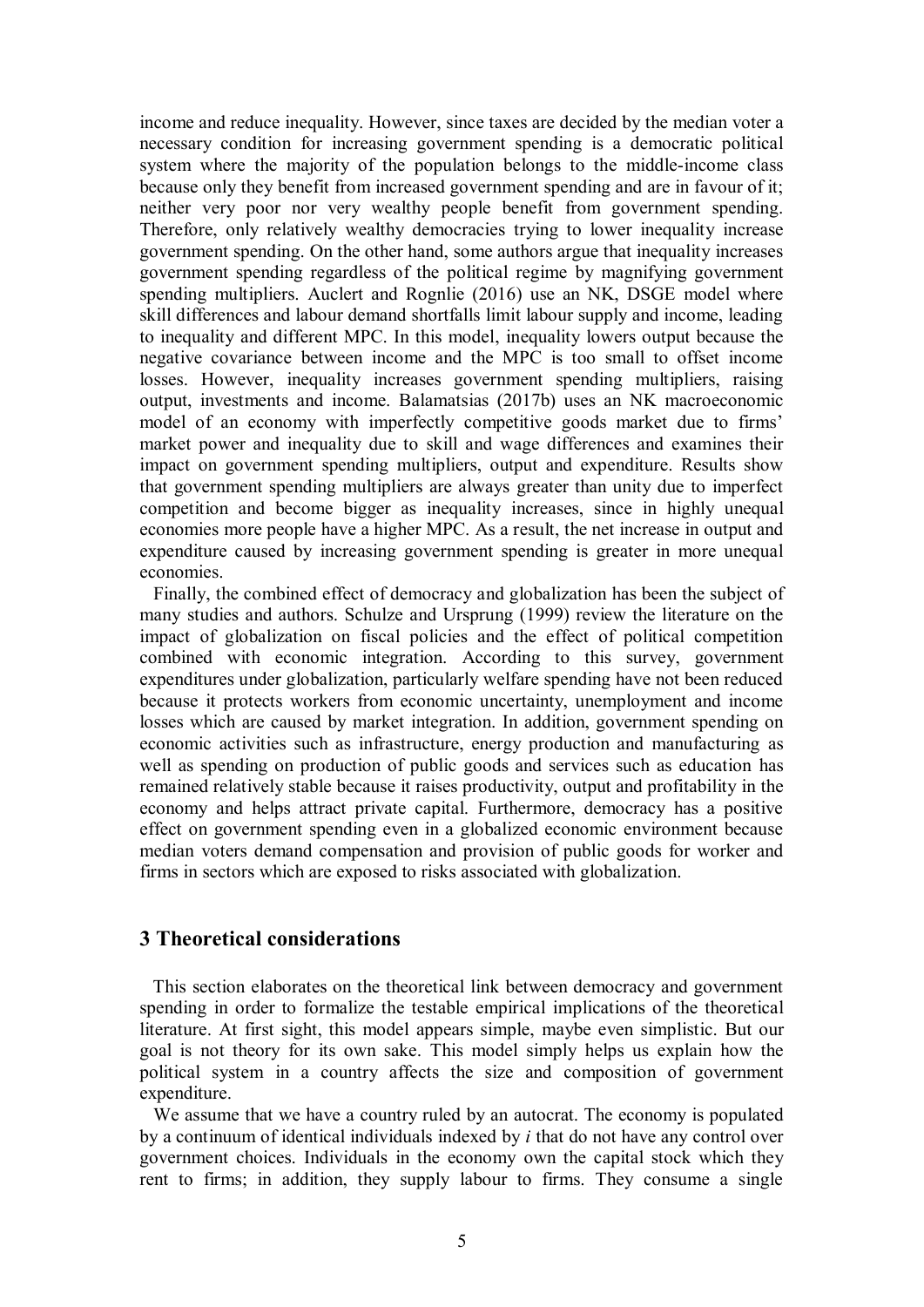consumption good produced by the firms as well as a public good produced by the government. The utility of the representative individual *i* when an autocracy is in place is given by the following function:

$$
U_{i,\alpha} = C_{i,\alpha} + \log(G_{ci,\alpha}) \quad (1)
$$

Where  $C_{i,\alpha}$  and  $G_{ci,\alpha}$  are the quantities of the private and public consumption goods respectively. Consumption of private goods equals the income that individuals receive from labour and capital i.e.:

$$
C_{i,\alpha} = Y_{i,\alpha} \quad (2)
$$

Where  $Y_{i,\alpha}$  equals the income people receive from labour and income when under an autocratic regime.

 Firms in the economy use labour and capital supplied by individuals in the economy in order to produce a single consumption good. In addition to these two inputs, firms also use public capital which is provided by the government. The production function is a simple Cobb-Douglas function with public and private capital:

$$
Q_{\alpha}(K, L, G) = AK_a^a L_a^{(1-a)} G_{k, a}^{\theta} \quad (3)
$$

Where *A* is total factor productivity,  $K_a$  capital in the economy,  $L_a$  labour and  $G_{k,\alpha}$  the public capital produced by the government, under an autocratic regime. It is easy to prove that, since both capital and labour are owned by the economy's population, the total income received by the individuals in the economy equals total output:

$$
Y_a = Q_a \quad (4)
$$

 Government in our model is endowed with a fixed budget *B* which is allocated between producing government consumption goods ( $G_{ci,a}$ ), government capital ( $G_{k,a}$ ) and rents (*R*) which are used solely by the elite similarly to Hausken, Martin and Plümper (2004):

$$
B = G_{ci,a} + G_{k,\alpha} + R \quad (5)
$$

 In an autocracy rents compose a large part of the government budget compared to democracies; on the other hand democratic governments allocate recourses according to the choice of the majority; therefore under a democratic regime the sum of the government budget is used to produce public capital and public goods and rents are equal to zero.

 In the beginning of each period the economy's population can choose to stage a revolution and take power in their hands by establishing a democracy. We assume that once a revolt takes place it is always successful; however it comes at a cost as in Acemoglu and Robinson (2000b) where a share  $\mu$  of private capital, and labour is destroyed as a result of the revolutionary process. As a result only the remaining share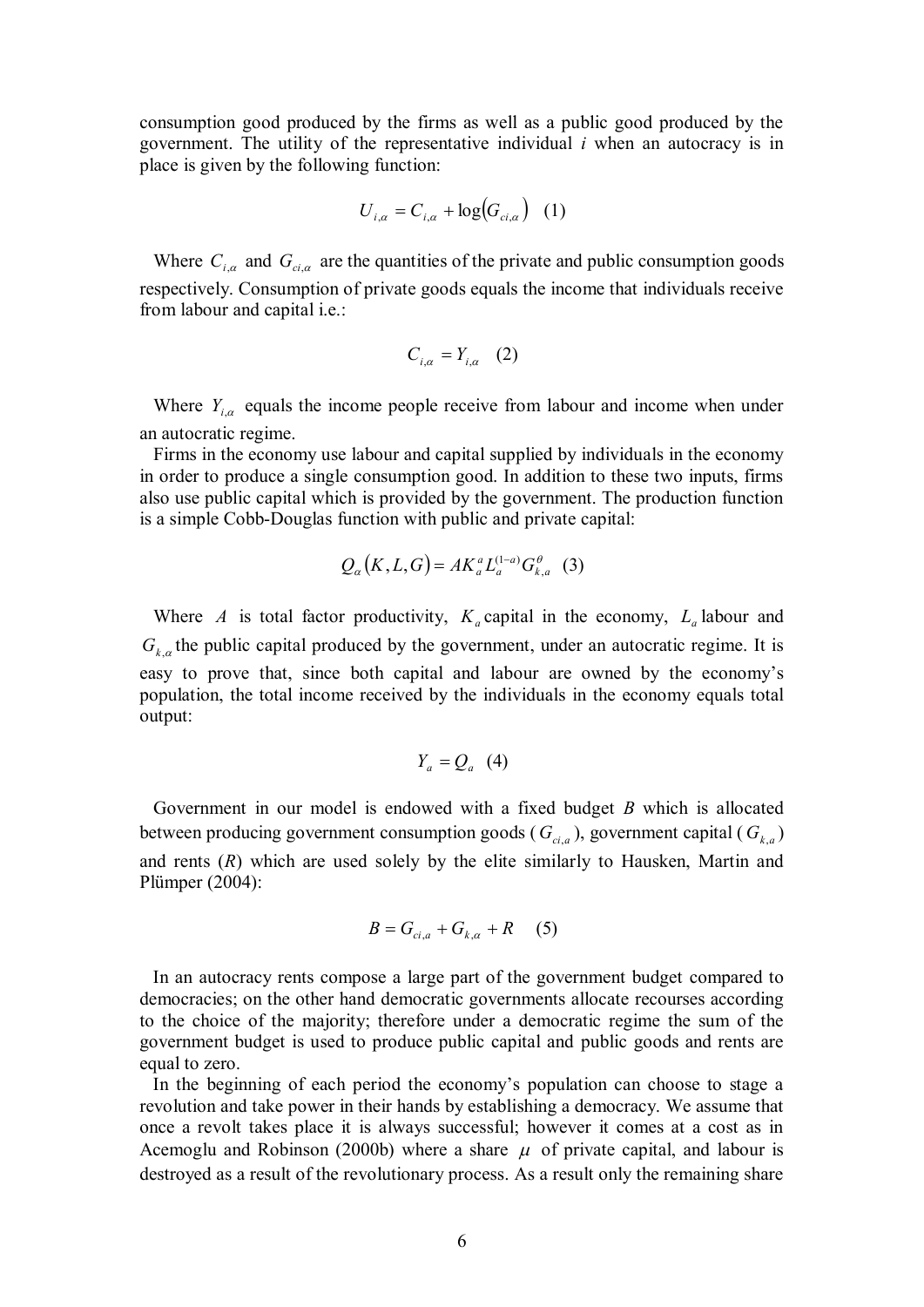$(1 - \mu)$  is used in production. The above imply that the new quantities of private capital  $(K_d)$  and labour  $(L_d)$  in a democracy are equal to:

$$
K_a = (1 - \mu)K_a
$$
 (6)  

$$
L_a = (1 - \mu)L_a
$$
 (7)

 Public capital and public consumption goods are also similarly affected, however since the political system in place now is a democratic the share of the government budget which was used for rents  $(R)$  is now used to produce public capital and public consumption goods. Consequently the quantity of public consumption goods and well as public capital can now be less than, equal to, or greater than it was before. Assuming that a percentage *λ* of the rents is used to increase public capital and (*1-λ*) to increase public consumption goods, we formulate the following relationships about public capital  $(G_{k,d})$ , public consumption goods  $(G_{ci,d})$  and total output in the economy respectively  $(Q_d(K, L, G))$ , under a democratic regime:

$$
G_{k,d} = (1 - \mu)G_{k,a} + \lambda R
$$
 (8)  

$$
G_{ci,d} = (1 - \mu)G_{ci,a} + (1 - \lambda)R
$$
 (9)  

$$
Q_d(K, L, G) = AK_d^a L_d^{(1-a)} G_{k,d}^\theta
$$
 (10)

 Finally the utility of the representative citizen *i* under a democratic regime is equal to:

$$
U_{i,d} = C_{i,d} + \log(G_{ci,d}) \quad (11)
$$

 In this model, the decision to revolt and install a democracy is made by the citizens once they examine the effect that democratization will have on output and income, but more importantly on consumption and utility. We denote the probability that a country *i* exits from autocracy and installs a democracy in time period *t* as  $D_{c,t} \in \{0,1\}$ , where 0 means that country *c* remains an autocracy and 1 that country *c* becomes a democracy. We then obtain the following relationship:

$$
D_{c,t} = \begin{cases} 0 \text{ if} & U_{i,d} < U_{i,\alpha} \\ 1 \text{ if} & U_{i,d} > U_{i,\alpha} \end{cases} \tag{12}
$$

 According to (12) if increased government spending cannot compensate for the losses the economy would suffer as a result of the revolutionary process and increase citizens' utility then  $D_{ct} = 0$  and citizens choose not to revolt and the country's regime remains autocratic. If instead increased government spending not only compensates for the losses the economy suffers due to the revolutionary process but also increases the utility of citizens then  $D_{c,t} = 1$  and citizens choose to revolt and install a democracy.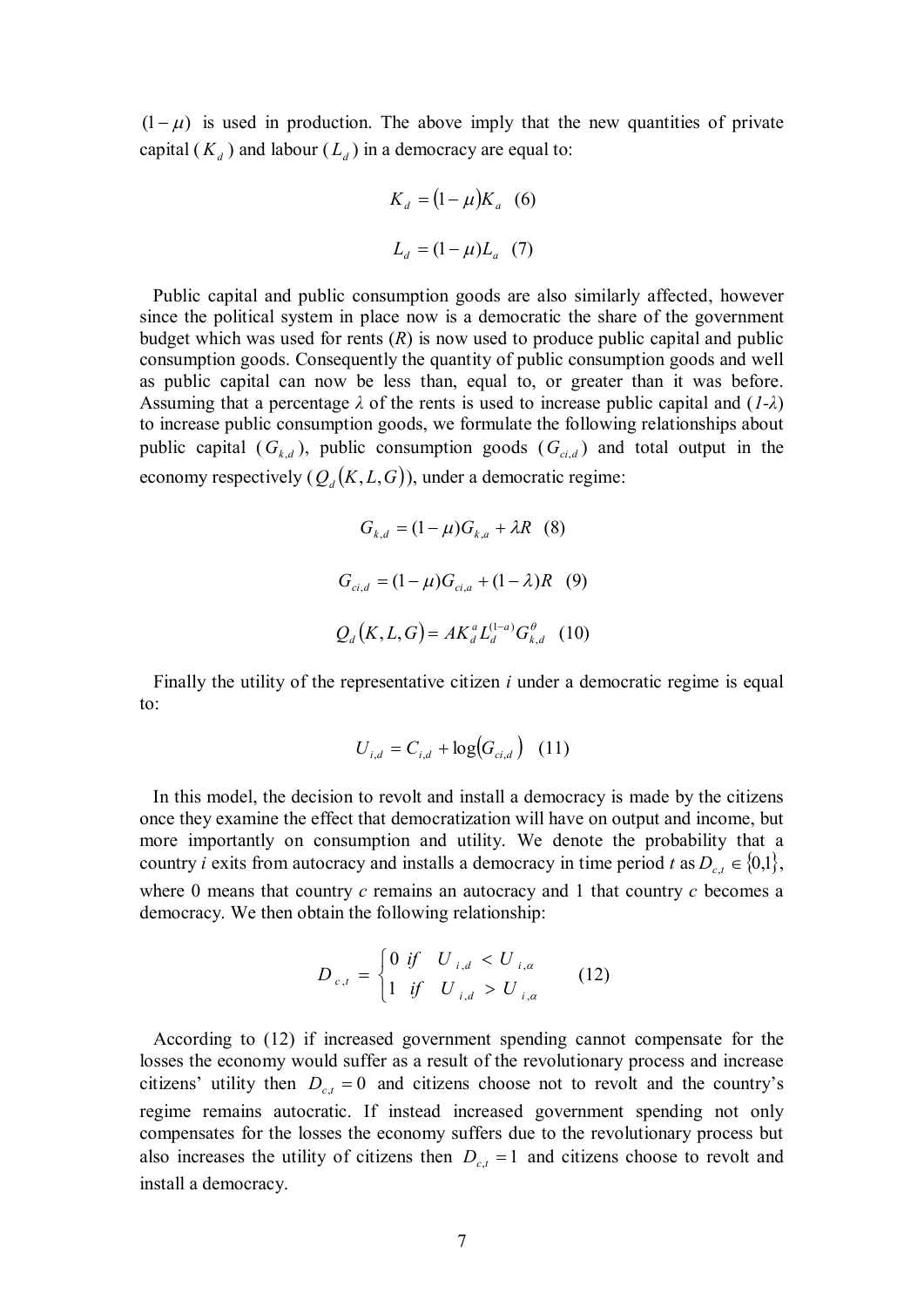## **4. Data and methodology**

#### **4.1 Data**

-

 In order to construct our main dependent variable we use a classification of government expenditures based on Profeta, Puglisi and Scabrosetti (2013). Following this method, we group government expenditures in four separate categories which we interchangeably use as our dependent variable: Government expenditure on production of public goods and services (*General spending)* spending on healthcare *(Health spending)*, spending on education (*Education spending)*, and spending on social protection (*Social protection spending*).

 Data on expenditure are taken from the IMF government finance statistics and are presented as percentage of GDP.

### **4.2 Construction of the regime measure**<sup>1</sup>

 In this section, we analyze the empirical strategy we use to measure and construct our political regime variable, which will help us study the effect of democracy on government spending. Our analysis is based on the theory of Huntington (1991) and the methodology of Acemoglu et al. (2014) and Balamatsias (2017a) about regional democratization waves. Research by previous authors assumed that a country's political regime is affected only by domestic economic and political conditions (Helliwell (1994), Rodrik (1999) Persson and Tabellini (2006), Aidt and Jensen (2009), Mutascu (2011)), or only by the political regimes of neighboring countries (Persson and Tabellini (2009)). Our own analysis makes completely different assumptions about democracy and has not been used before in examining the relationship between democracy and government spending. More specifically, and following Huntington (1991), Acemoglu et al. (2014) and Balamatsias (2017a) we assume that democratizations or reversals to autocracy occur in regional waves because countries in the same area share economic, political, historical and cultural ties and face similar problems. Therefore the diffusion of demand for or discontent with a political system is much easier to happen in countries in the same geographical area and impacts on political systems and their spending choices. To test this hypothesis, we construct a single dichotomous variable based on political and civil liberties as our endogenous variables and a jack-knifed average constructed by using the democracy index of all other countries in the same geographical area as our instrumental variable; we then use these two variables in a 2SLS fixed effects regression.

 Following Acemoglu et al. (2014) and Balamatsias (2017a) we use data from the Polity IV project and Freedom House in order to construct our democracy index and our jack knifed average. More specifically Polity IV uses data on free elections, the existence of legal limitations to the exercise of executive power by a government and its chief executives and inclusive participation and representation by political parties. Freedom House uses an index related to the protection of civil and political rights in a country.

 $<sup>1</sup>$  For a more detailed analysis on the methodology used in this paper and on the institutional variations</sup> used to categorize countries as democracies or autocracies, see Acemoglu, Naidu, Restpero and Robinson (2014) and Balamatsias (2017a)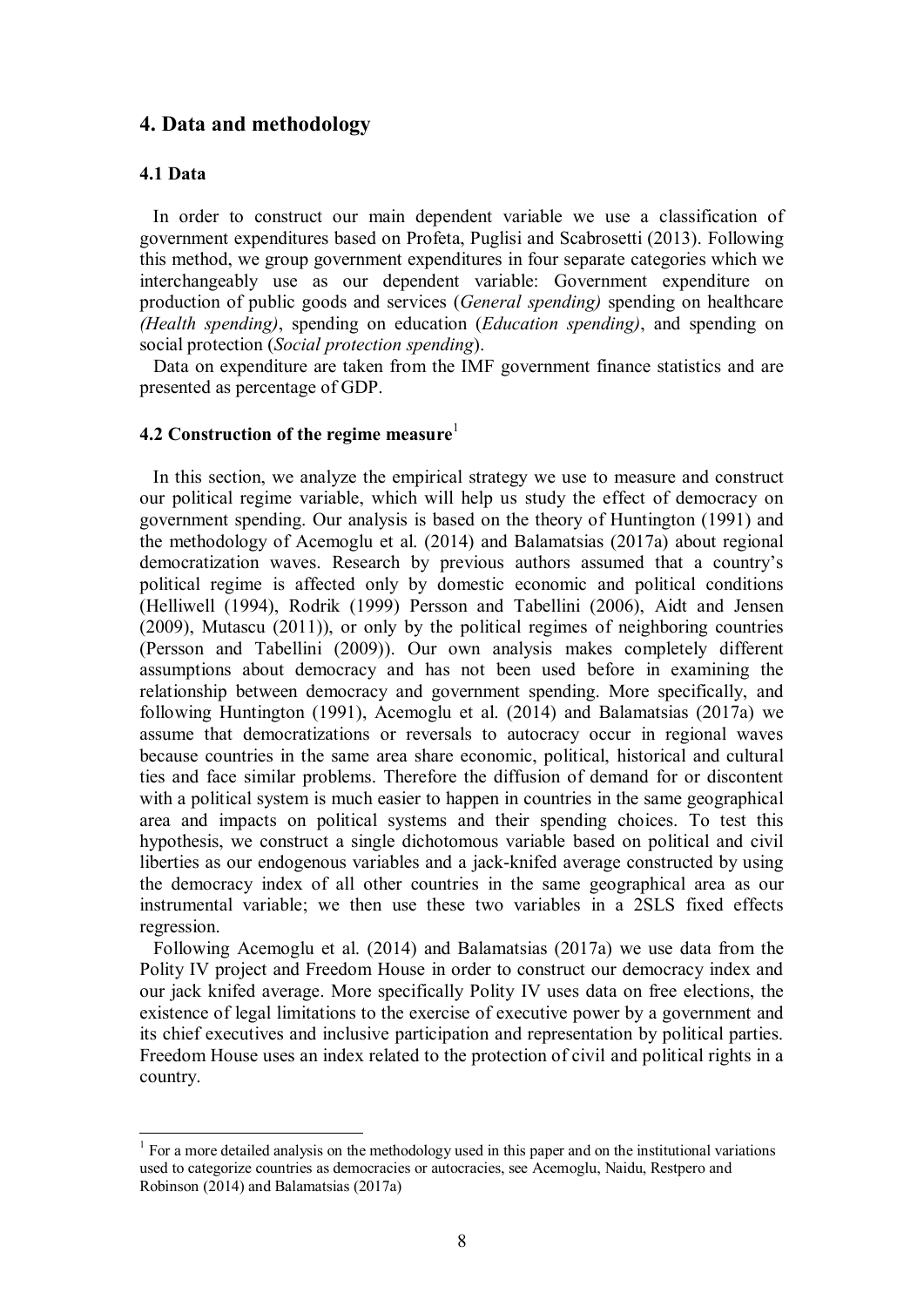Based on the datasets of Polity IV and Freedom House and on Acemoglu et al. (2014) and Balamatsias (2017a) we construct an index of the political regime  $D_{ct} \in$  ${0,1}$  for a country c on time t. More specifically the political system in a country is defined as autocratic or democratic by employing a single dichotomous variable D<sub>ct</sub>  $\epsilon \in \{0,1\}$  where 0 means that the country c is an autocracy and 1 means that the country c is a democracy. We calculate the regime variable using the following specification:

We code a country c as democratic  $(D_{ct} = 1)$  in year t if Polity IV gives it a positive score (The Polity IV index takes prices between -10 and +10) or if Freedom House categorizes the country as "Free" or "Partially Free". Alternatively, if a country receives a negative score on Polity IV or is categorized as "Not Free" in Freedom House then it is coded as autocratic  $(D_{ct} = 0)$ .

 Finally, as in Balamatsias (2017a) we test the robustness of our results by using a continuous variable in order to denote a country as democratic or autocratic. Using the Polity IV dataset, we code a country c in year t as democratic if it has a value between 1 and 10 in Polity IV ( $D_{ct} \in \{1,10\}$ ). Countries given a value of -1 to -10 in the Polity IV dataset are instead coded as autocratic ( $D_{ct} \in \{-1,-10\}$ ).

#### **4.3 Control Variables**

 In addition to our main explanatory variable we use a number of control variables in order to ensure a robust econometric result. These are some of the factors which the relative literature considers having some kind of effect on government spending aside from the political regime. Data for all the control variables we use come from the World Bank World Development Indicators (WDI), the IMF Government Finance Statistics and the OECD public sector, taxation and market regulation databases. We also use simple historical data based on election dates and the political history of our sample countries in order to construct some of our dummy variables.

 First we use GDP per capita (*income*), expressed in constant 2010 US\$ prices. Higher per capita income is associated with increased government spending for redistribution, production of public goods and government investments so we believe this variable will have a positive effect on government spending.

 In addition we use data on economic integration (*openness*) by using the sum of imports and exports as percentage of GDP. This variable will probably have a positive effect on *Social protection spending*, *Education spending* and *General spending* because economic integration increases spending on welfare programs in order to lower economic uncertainty and unemployment as well as production of public goods which increase output and productivity and help attract capital.

 An additional dataset which we make use of is that of income inequality (*inequality)*  by using the Gini index. We expect a positive relationship between this variable and our dependent variables because greater economic inequality is associated with increased government spending, because median voters in democracies demand redistributive government expenditure and also because inequality increases the size of government spending multipliers.. We also control for the population of a country (*population*). We expect that a country's population will have a positive effect on government spending because income inequality tends to increase when the population increases and also because of median voter pressures for redistribution.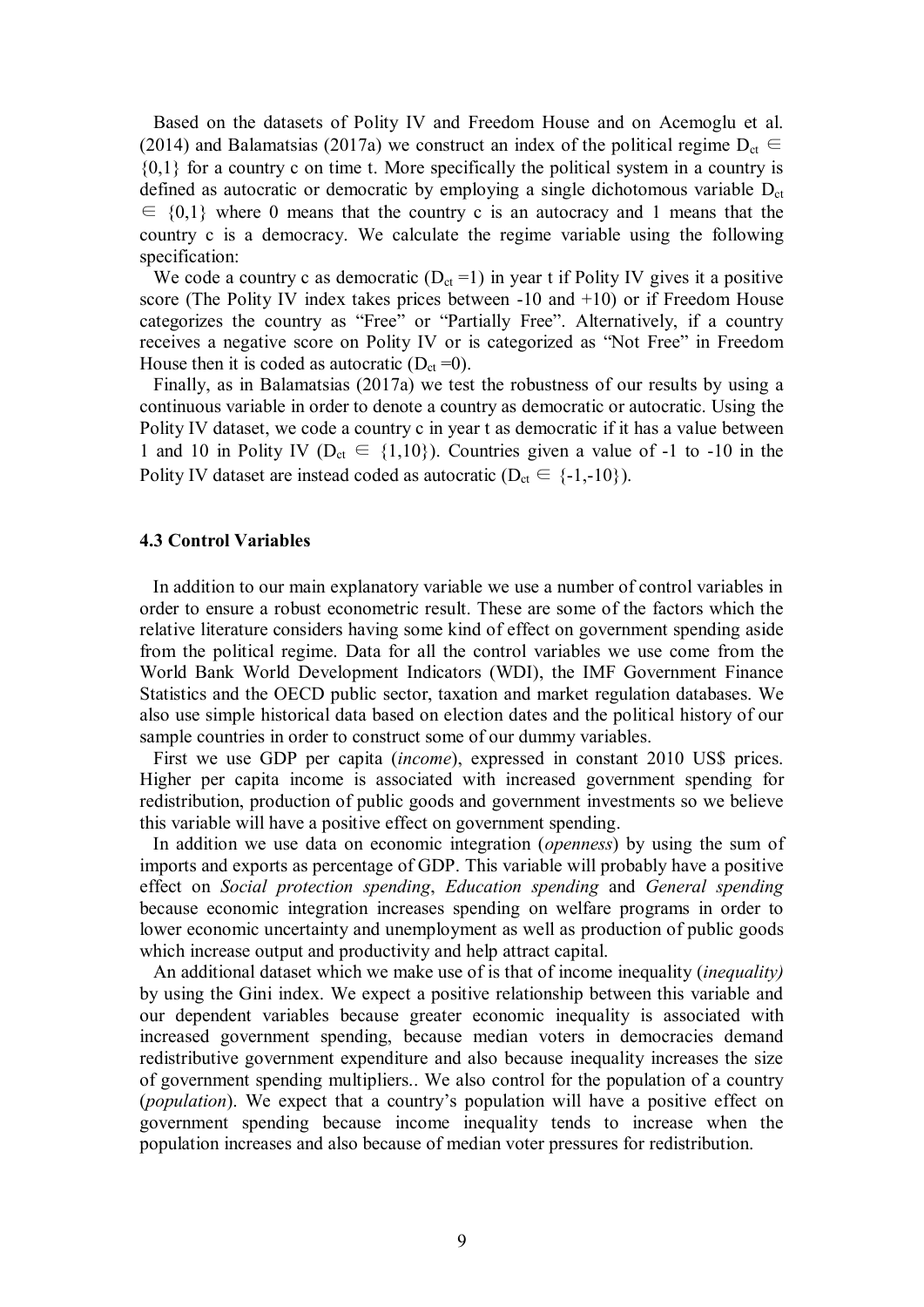In order to achieve the best overall fit for our estimation we also employ a number of variables which are typically considered as having an effect on macroeconomic policy. We use data on gross capital formation as a percentage of GDP (*Investment*) following the hypothesis that productive government spending and private investment acts as complementaries while other types of public spending crowd out investment (Argimón, González-Páramo and Alegre (1995), Xu and Yan (2014)). We also employ data on the number of people over the age of 65 as a percentage of the entire population (*Elderly*) a variable which we believe has a positive effect on government spending due to increased demand for government welfare programs from older people (Lassila, Valnoken and Alho (2014), Bloom et. al. (2015)). We also use data on higher educational attainment (*Education*) as in Mutascu and Danuletiu (2013) as well as three dummy variables: *Socialist* a dummy variable equal to 1 if a country was a former socialist state and 0 otherwise, (Rodrik (1999)).Second, data on election years (*elections*) a variable equal to 1 in year t if a country holds elections and equal to 0 otherwise (Drazen and Elsava (2010)). Finally we use a dummy on oil exports as percentage of GDP (*oil exporter*) which gives a country a value of 1 if it collects revenues from oil equal to 30% of GDP or higher and 0 otherwise, (Fearon and Laitin  $(2003)$ ).

#### **4.4 Descriptive statistics**

 In Table 1 we present descriptive statistics for our variables. Table 2 we present the correlation matrix of our variables

[Table 1 here]

[Table 2 here]

#### **4.5 Econometric model**

 The main econometric equation we will use in order to examine the effect of the political regime in a country's government spending will be based on Acemoglu et al. (2014) and Balamatsias (2017a). More specifically we will be using a Two–stage least squares (2SLS) regression where the endogenous variable will be each country's political regime index and the instrumental variable will be the jack-knifed average of the democracy index of all countries in the same geographical area. Both of these indexes are constructed using data on political and civil liberties and are the same as those used in Acemoglu et al. (2014) and Balamatsias (2017a). The panel dataset that we will use comprises data on 61 countries from 1993 to 2012. Data on government spending and our control variables are expressed in logarithmic form.

#### **4.6 Basic econometric specification**

 The basic estimation that we will use in order to examine the effect of a country's political regime on its government spending is based on the estimation used in Balamatsias (2017a):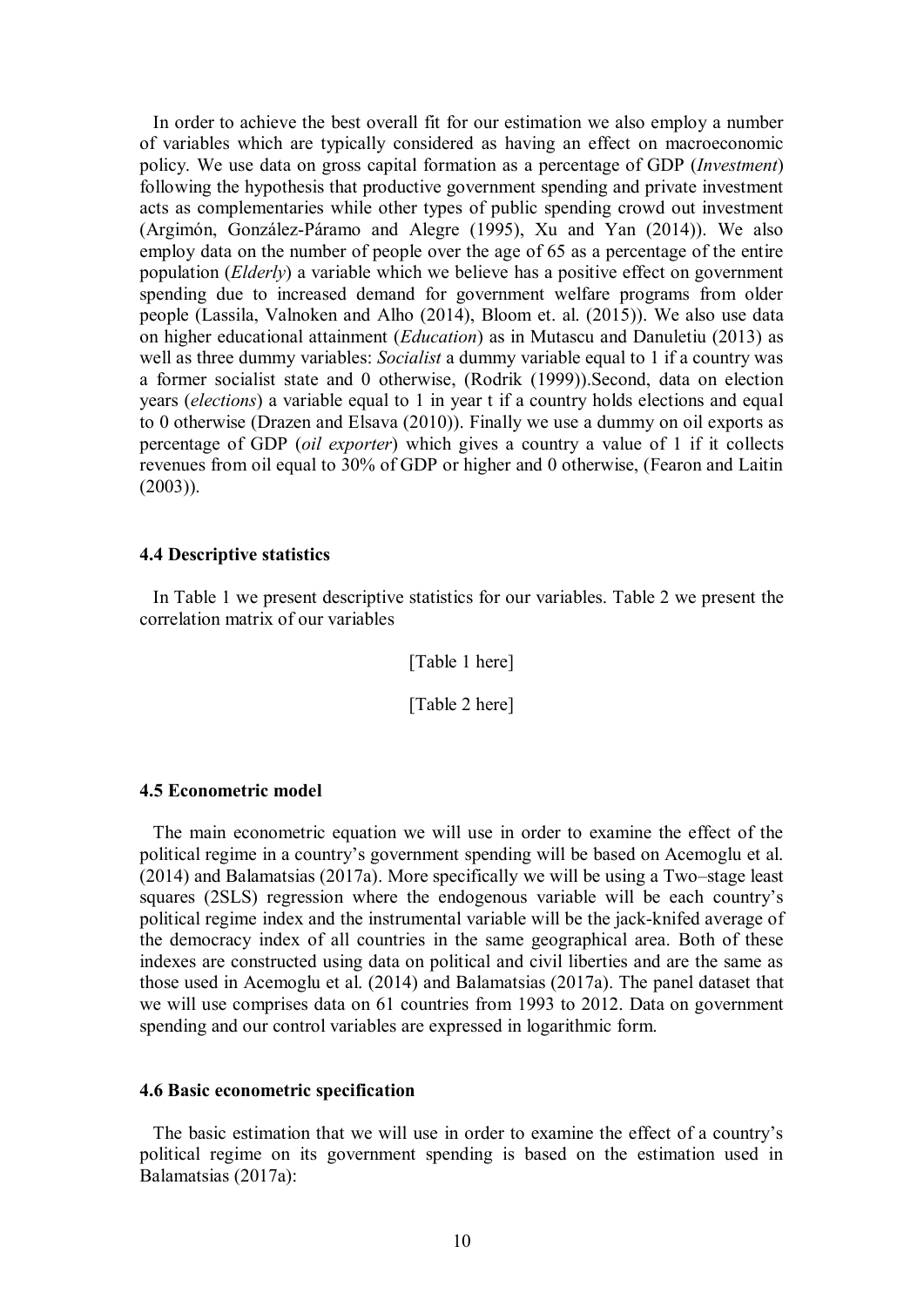$Spending_{ct} = a_0 + \beta_1 Democracy_{ct-1} + \beta_i Contols_{ct-1} + \gamma_c + \varepsilon_{ct}$  (1)

 Where *Spendingct* represents interchangeably general government spending*,*  spending on education, spending on healthcare, and social protection spending. *Democracy<sub>ct-1</sub>* is the democracy index of country c time for the time period t-1. *Controlsct-1* stands for the set of control variables of country c for the time period t-1. We also control for country and time effects which are denoted respectively by *γc* and *δt*. Finally *εct* is the error term and *α<sup>ο</sup>* our constant.

 As we have seen in Wintrobe (2001), Acemoglu and Robinson (2000a, 2000b) and Hausken, Martin and Plumper (2004) the size and composition of government expenditure can bring transitions to democracy and at the same time democratic transitions can bring increases in government spending. Therefore, we assume that these two variables have a two-way causal relationship between them where both of them influence and can be influenced by the other and we test this hypothesis by using a 2SLS fixed effects model as in Acemoglu et al. (2014) and Balamatsias (2017a). Following this methodology, we assume that democracy in country c is influenced by the political regime of all other countries in the same geographical area. For this reason we use regional waves of democratization and regional transitions to autocracies as an instrumental variable and examine their impact on our endogenous variable, *Democracy-1*. We begin by defining the set of countries that influence demand for democracy in a given country. Following Acemoglu et al. (2014) and Balamatsias (2017), for every country c, we use the country's democracy index at the start of our sample,  $D_{ct0}$  to denote this country's political regime (democracy or autocracy). Then we use  $R_c$  to denote the geographical region in which country c lies. Democracy in country c is influenced by democracy in the set of countries  $I_c = \{c' : c' \}$  $\neq$  c, R<sub>c</sub>' = R<sub>c</sub>, D<sub>c't0</sub> = D<sub>ct0</sub>}. This set includes all countries which are in the same region as country c that share a common political history.

The regional influence to democratize that country c faces,  $Z_{ct}$  is based on the following equation which is also used in Acemoglu et al. (2014) and Balamatsias (2017a):

$$
Z_{ct} = \frac{1}{|I_c|} \sum_{c' \in I_c} D_{ct} \tag{2}
$$

Where  $Z_{ct}$  is the jack-knifed average of democracy in a region times the initial regime cell, which leaves out the own country observation. This equation shows how the political system in a given country is affected by the regimes in countries in the same geographical area by creating diffusion of demand for or discontent with a political system.

Using (2) gives us our first stage equation we will use:

$$
Democracy_{ct-1} = \phi_j Z_{ct-1} + u_{ct-1}
$$
\n(3)

 Combining (1) and (3) we have the two-stage least squares panel data model which we estimate:

$$
Spending_{ct} = a_0 + \beta_1 Democracy_{ct-1} + \beta_i Contols_{ct-1} + \gamma_c + \varepsilon_{ct}
$$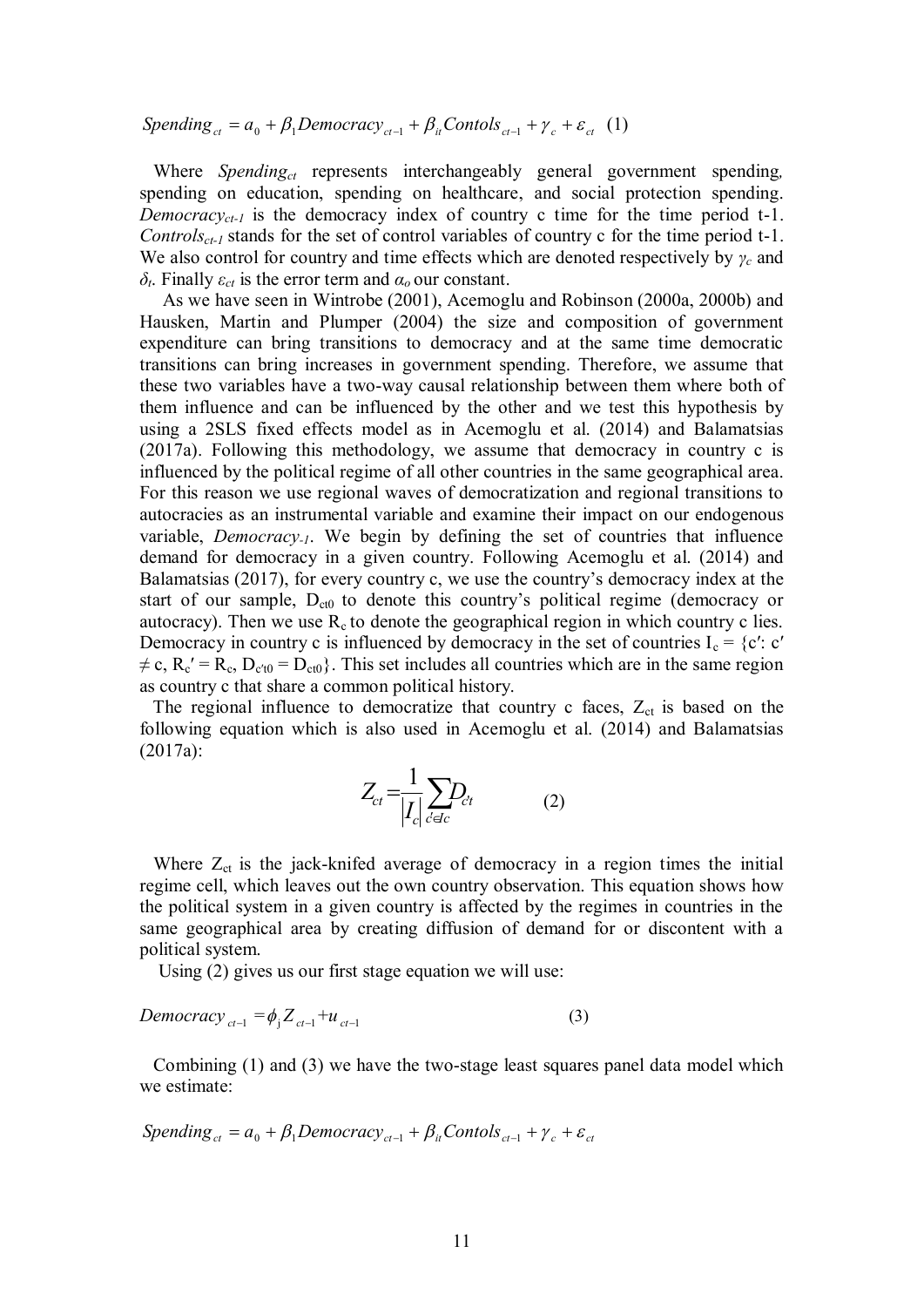*Democracy*  $_{ct-1} = \phi_{j} Z_{ct-1} + u_{ct-1}$ 

#### **5. Results**

 Our dataset consists of 61 countries from 1993 to 2012. All of our regressions have been made using robust standard errors. Because our main research questions, methodology, variables and data are similar to the ones used in Balamatsias (2017a), we also use the same estimation methods and postestimation tests. We first run an ordinary least squares (OLS) model. In addition we also use a simple fixed effects (F.E.) regression, and an Arellano-Bond GMM regression. Our main estimation is a 2SLS fixed effects regression with both country and time effects, which help us control for individual unobservable effects in our sample of countries as well as for the endogeneity of the main explanatory variable, *Democracy-1*.

 Our postestimation tests consist of a Wooldridge test to test for serial correlation and a Crag Donald F-statistic which help us check for instruments validity i.e. instruments not correlated with the error term. The results show that there exists no serial correlation, that we have valid instruments and that the excluded instruments are correctly excluded from the estimated equations. We also perform an endogeneity test to see if a 2SLS regression is the right estimation used or if a simple OLS model would be sufficient. The results indicate that a 2SLS model is in fact the model we need to use. Finally, in order to ensure that there have no imperfect exogeneity issues we include our instrumental variable, *Zct-1* as a repressor both in our OLS and in our fixed effects estimations as in Baum (2008), and find that  $Z_{c,t}$  negatively affects *Social protection spending* at a 10% significance level in the OLS estimation with a significant coefficient of -0.226. Therefore we conclude that imperfect exogeneity is not an important problem in our estimations of *General spending*, *Education spending* and *Health spending* since it only seems to affect *Social protection spending*.

 In the following tables we present our estimation results. Each one of the columns presents the results when the dependent variable is respectively *General spending*, *Education spending Health spending* and *Social protection spending*. We begin our analysis by estimating the OLS and the fixed effects (F.E.) estimators for each one of our dependent variables interchangeably. Following that we run an Arellano-Bond GMM estimation. We then run a 2SLS fixed effects regression, which we present in two tables; the first table gives us the results of the first stage regression and the second table the results of our second stage regression. We begin with Table 3, which gives us the results of our OLS regression.

#### [Table 3 here]

 In Table 3, we present our OLS estimations. Our main finding is that *Democracy-1* positively affects *Education spending and Social protection spending* at a 1% significance level, negatively affects *General spending* also at a 1% significance level while *Health spending* seems to be unaffected by this index.. The magnitude of the coefficients is also quite big, being 0.102 for *Education spending*, 0.269 for *Social protection spending* and 0.051 for *General spending*. We also find evidence that regional democratization waves, presented here by our variable *Zct-1* do not have a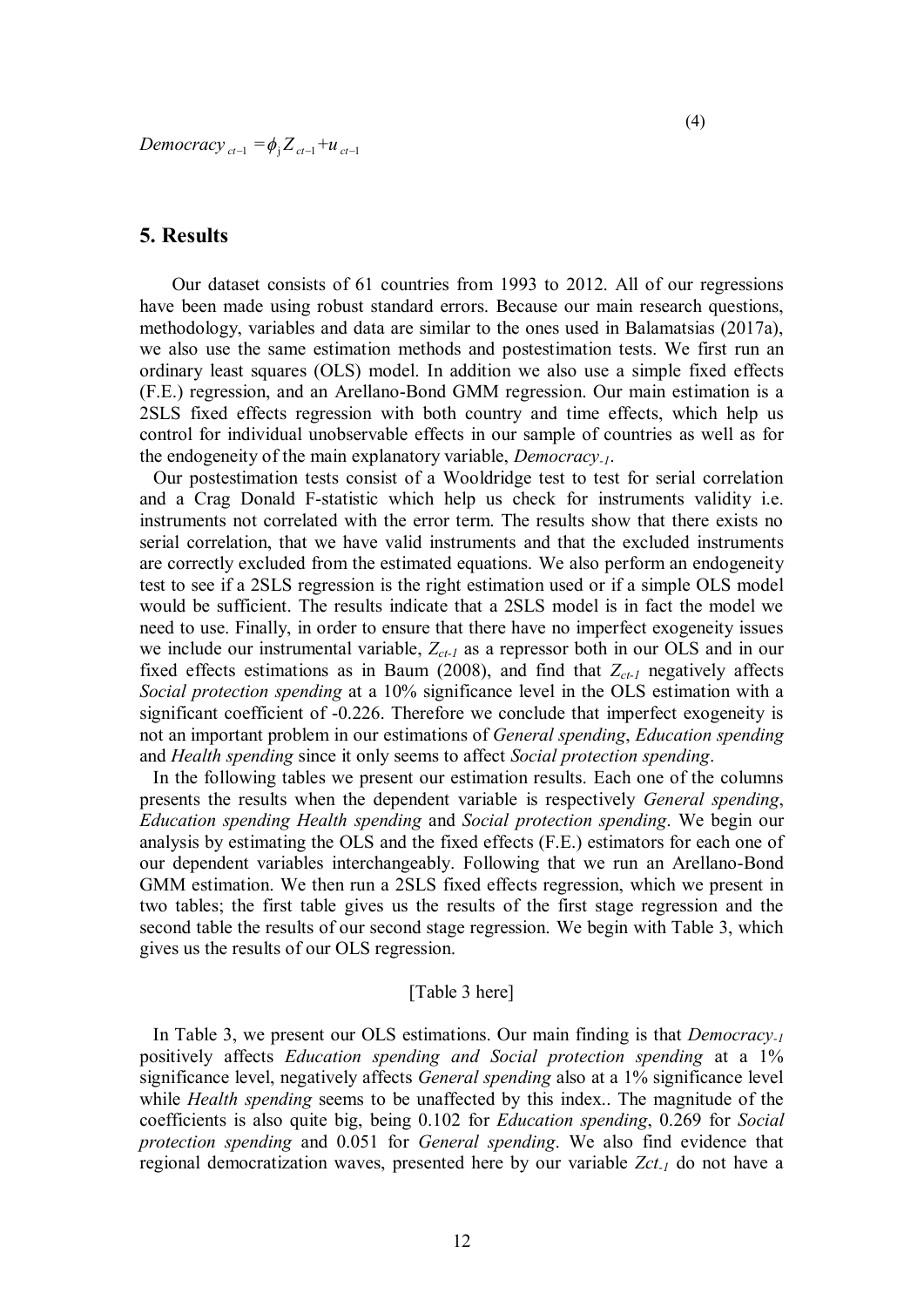direct impact on most spending variables; the only exception being the positive effect they have on *Social protection spending*. The magnitude of this coefficient is also very big, (-0.226) so the direct effect of regional democratization waves on social protection is quite significant.

#### [Table 4 here]

Our estimation for the fixed effects estimations are given in Table 4. As seen from the results *Democracy-1* has a positive effect on *General spending* at a 10% significance, level with a coefficient of 0.064; however none of the other dependent variables area affected by this variable. Looking at the effect of our control variables we find that most of them perform as we expect them to, according to the relevant literature.

#### [Table 5 here]

 Table 5 gives us the results of our Arellano-Bond GMM estimation. We used twoperiod time lags for our democracy index and a single period time lag of our government spending variables in order to deal with issues of autocorrelation and achieve the best overall fit for our estimation. The main finding in this estimation is that our democracy index *Democracy-1* has a positive impact on *General spending* at a 10% significance level, and a negative effect on *Health spending* and *Social protection spending* at a 10% and 1% significance level respectively. Furthermore, past government spending, presented here by the *Spending-1* seems to have a significant impact on current spending policies. More specifically we can see that *Spending-1* positively affects *General spending* (0.526), *Education spending* (0.564), *Health spending* (0.495) and *Social protection spending* (0.552), all at a 1% significance level. When it comes to our control variables we find that most of them do not have an effect on our spending variables.

[Table 6a here]

#### [Table 6b here]

Our main findings are given in Tables 6a and 6b, where we present the results of our 2SLS estimation in which we used our regional waves of democratization index as our instrumental variable. We begin with our first stage estimation, given in Table 6a and then we move on to our second stage results in Table 6b.

 Looking at the results in Table 6a we see that the impact of regional democratization waves index *Zct-1*, is statistically significant at a 1% level in all our specifications, being 0.518 for *General spending*, *Education spending* and *Health spending*, and 0.545 for *Social protection spending*. This result indicates that regional waves of democratization have a positive and highly significant effect on a country's political system; a result which appears to be in accordance with the theory of Huntington (1991) as well as the methodology used by Acemoglu et al. (2014) and Balamatsias (2017a) about the positive impact of regional waves of democratization on a country's political regime.

 In Table 6b we present our second stage results. The most important finding is that *Democracy-1* has a positive effect on *General spending* at a 10% significance level, with a coefficient of 0.285. *Education spending* is also positively affected by *Democracy-1* at a 5% significance level with the coefficient being even bigger, at 0.407. These results seem to suggest that democracy increases government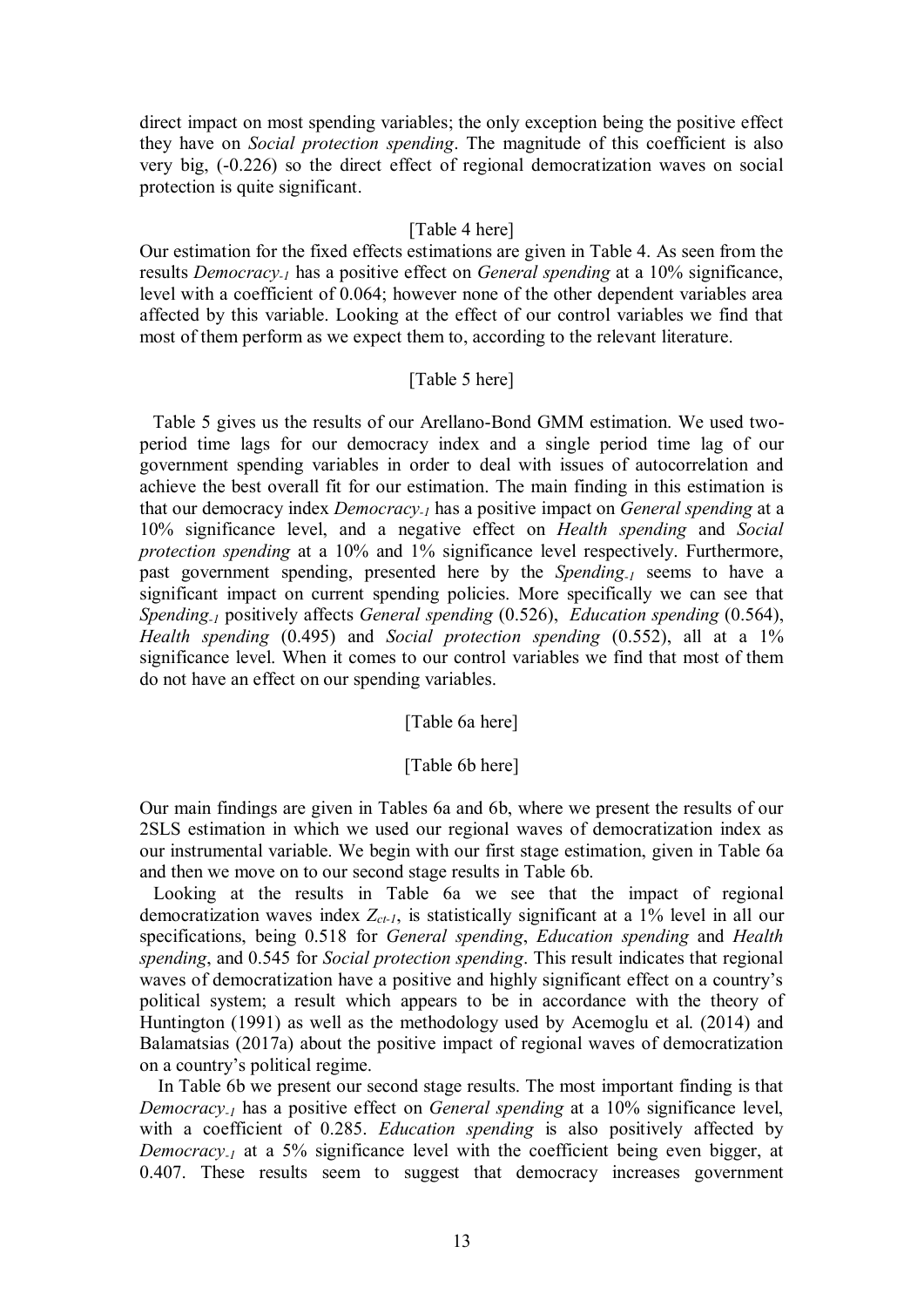expenditure used for producing goods and general services and spending on education. This result is not surprising since as we have seen in Meltzer and Richards (1981, 1983), Boix (2001) and Balamatsias (2017a) democracy increases tax revenues; therefore it is safe to assume that increased tax revenues should lead to increased government spending. When examining which types of government spending democracy increases we find that government spending used for production of public goods and services and education spending are positively affected while spending on defence and public order and social protection spending are not affected. This result can be explained by that fact that production of public goods and public education can be effectively utilized by firms and individuals in order to increase productivity and output in the economy and decrease inequality (Meltzer and Richards (1981, 1983), Boix (2001)) as well as help governments attract foreign capital by improving output, productivity and profitability (Schulze and Ursprung (1999)). Concerning the rest of our independent variables, we observe that they affect spending as predicted by the relevant literature the only exceptions being *Inequality-1 Oil exporter-1* and *Elections-1* which do not have any effect on our spending variables and *Education-1* which has a negative effect on *General spending*.

 Next, we examine the robustness of our main result. For this reason, we will run three additional estimations. In the first one, we run a regression where instead of a dichotomous democracy index we use a continuous one, in this case, the Polity IV scores for our sample countries. In the second regression, we exclude all countries from Africa and the Middle East. Finally, in the third regression, we use a much smaller sample consisting only of non-OECD countries.

#### [Table 7a here]

#### [Table 7b here]

 Tables 7a and 7b present the estimates when using our continuous index for the regional waves of democratization. Looking at the results of our second stage regressions in Table 7a we find some considerable differences from our main results. More specifically, the effect of regional waves of democratization  $Z_{ct-1}$  is now negative at a 1% level of statistical significance in all our regressions. Additionally we see that the magnitude is now bigger, being -0.433 for *General spending Education spending* and *Health spending*, and -0.383 for *Social protection spending*.

 The results of our second stage regressions are given in Table 7b. *Democracy-1* now has a negative effect on *General spending* (-0.054) as well as on *Education spending*  (-0.091) both at a 5% significance level. These results further, as well as those in Table 7a, are completely different from the theoretical and empirical results of a positive relationship between regional waves of democratization and a country's political system seen in Huntington (1991), Acemoglu et al. (2014) and Balamatsias (2017a). In addition, these results cast some doubt on the positive impact that democracy has on government spending reported by a number of authors (Boix (2001), Meltzer and Richards (1981, 1983) Schulze and Ursprung (1999)) and by our baseline 2SLS OLS, fixed effects and GMM regressions.

[Table 8a here]

[Table 8b here]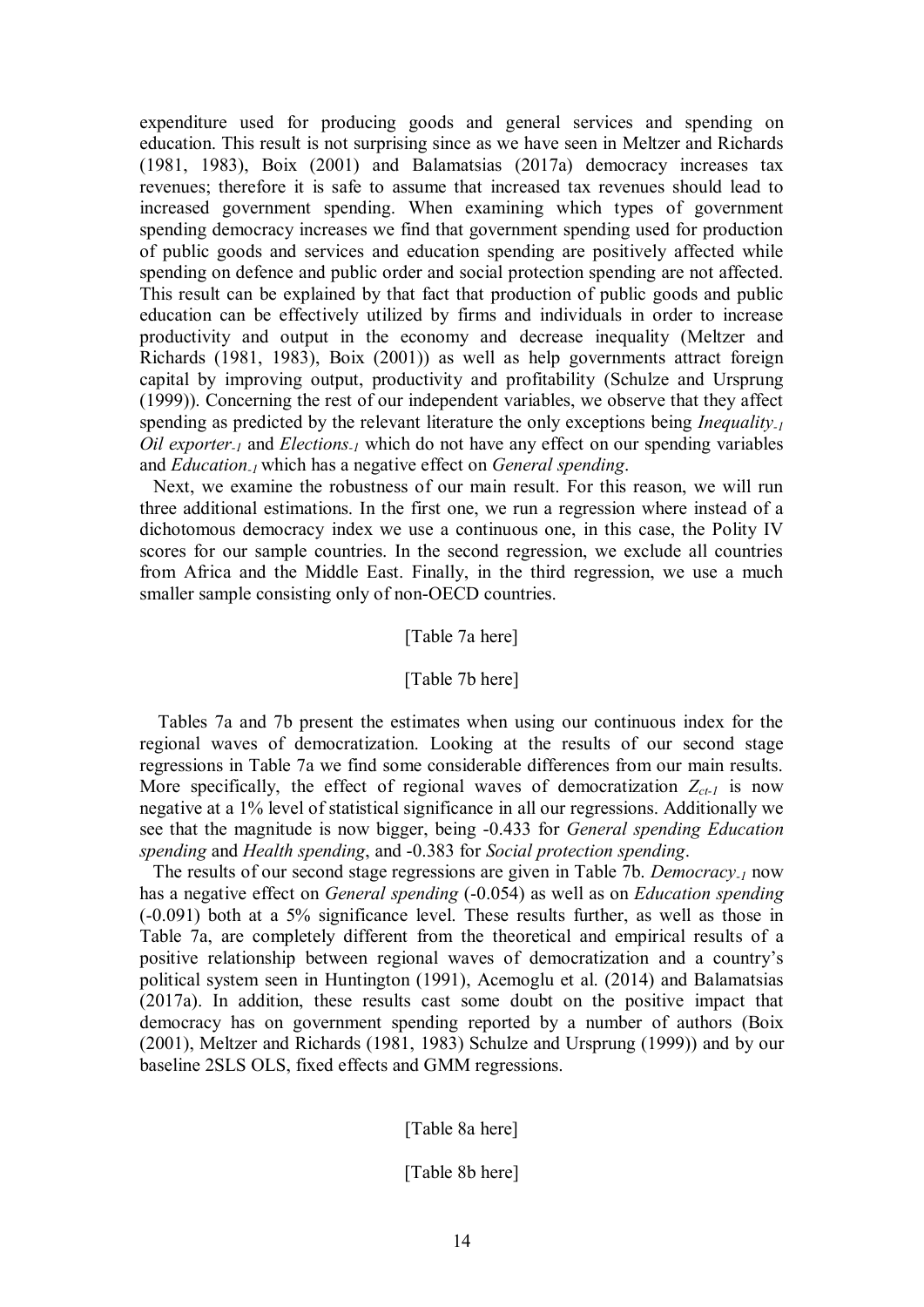The results of Tables 8a and 8b are extracted when we exclude North African and Middle-Eastern countries from our sample. In Table 8a we can see that even in this smaller sample, regional democratization waves, (*Zct-1*) still have a positive and statistically significant effect on our democracy index, but at a 5% significance level for all our regressions. Furthermore, when looking at the impact of *Democracy-1* on government spending it seems that it positively affects *General spending* at a 5% significance level, with a much bigger coefficient of 1.047. *Education spending* is also positively affected by *Democracy-1* at a 5% significance level with the coefficient being even bigger, at 1.463. These results indicate that democracy increases government spending in wealthier democracies much more than it does not poorer ones because per capita incomes are higher in wealthier states; consequently the majority of the population in these countries belongs to the middle-income class who can effectively use public goods and services to increase output and incomes and decrease inequality, and as a result vote in favour of increasing expenditure, as in Meltzer and Richards (1981,1983) and Boix (2001). The rest of our control variables affect government spending as suggested by the relevant literature.

#### [Table 9a here]

#### [Table 9b here]

 Finally, we make use of a much smaller sample, comprised of non-OECD countries, the results of which are given in Tables 9a and 9b. The first stage results in Table 9a shows that the effect of regional waves of democratization remains statistically significant at a 1% level as in our baseline estimations. Additionally, we see that the magnitude is somewhat bigger compared to our baseline estimation, being 0.657 for *General* spending, *Education spending* and *Health spending*, and 0.083 for our *Social protection spending* first stage estimations.

 The results of our second stage regression, given in Table 9b, show us that *Democracy<sub>-1</sub>* has no statistically significant effect on any of our dependent variables These results further substantiate that poorer democracies do not generally increase government expenditure and that increasing state spending is a habit of wealthier, more developed democracies as seen in Meltzer and Richards (1981, 1983) and Boix (2001).

 To sum up, our empirical results using a number of different specifications and robustness tests, seem to verify our main assumption that regional waves of democratization in a geographical area increase discontent with autocracy and demand for democracy within a country, in line with the theory of Huntington (1991) and the methodology used Acemoglu et al. (2014) and Balamatsias (2017a) about regional democratization waves. In addition, our findings in the second stage estimation show us that democratic regimes seem to increase government spending on education and production of goods and services but mostly in richer countries because voters in wealthier democracies are in favour of increased production of public goods and services in order to increase productivity and output in the economy and to decrease inequality (Meltzer and Richards ((1981, 1983), Boix (2001)) as well as attract foreign capital (Schulze and Ursprung (1999)).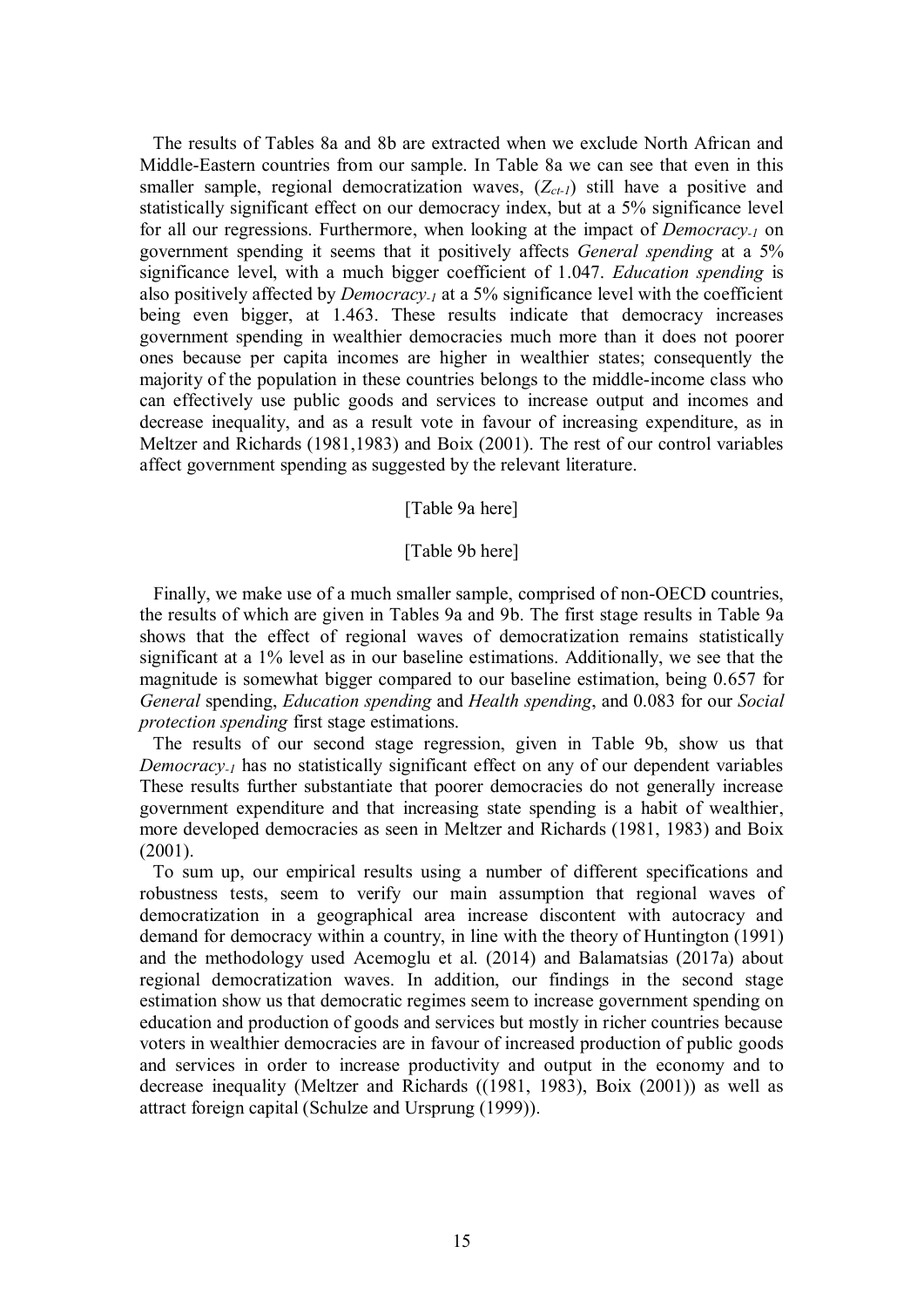## **6. Conclusion**

In this paper, we examine the impact that regional waves of democratization have on a country's democracy and the effect of democracy on government spending. The analysis is carried out using a dataset of 61 countries from 1993 to 2012. Our econometric analysis is the same one used by Acemoglu et al. (2014) and Balamatsias (2017a) which is based on the theory of Huntington (1991) about regional waves of democratization. Following this methodology we use a 2SLS fixed effects model in order to examine how political systems of countries in the same geographical area create demand for or discontent with a given political system in a geographical area, which in turn can influence a country's political regime and its spending decisions. Our first stage estimation shows that regional waves of democratization positively affect a country's political regime as in Huntington (1991), Acemoglu et al. (2014) and Balamatsias (2017a). The results of our main 2SLS estimation, as well as our OLS, fixed effects and GMM estimations, show us that democracy increases government spending used for producing public goods and public services and government spending on education. When controlling for a smaller dataset, which does not include African and Middle-eastern countries our first-stage results remain the same while the positive effect of democracy on government spending is now quantitatively much bigger suggesting wealthier democracies produce more public goods and services when compared to poorer ones. This hypothesis is further substantiated when we use a smaller sample consisting of non-OECD countries and find no statistically significant effect of democracy on government spending. Therefore, we conclude that democracy increases government expenditure on developed countries because individuals and firms in these countries use government spending more effectively to increase productivity and output, decrease inequality and attract foreign capital leading the majority of citizens in these countries to vote in favour of greater spending.

 To the best of our knowledge, this is the first study that examines the two-way causal relationship between government spending and democracy, since authors in the past focused only on how spending affects political regimes, or simply on how democracy affects expenditure. In addition, our paper is the first one, which uses regional waves of democratization and examines their effect on a country's political regime and consequently on expenditure policies. Therefore, our findings contribute to the well-established literature about the relationship between government expenditure and democracy and on the determinants of spending policies. Clearly, these results and their policy implications call for a deeper understanding of the intraand inter-country mechanisms which affect government spending and fiscal policy in general and call for future research on the subject.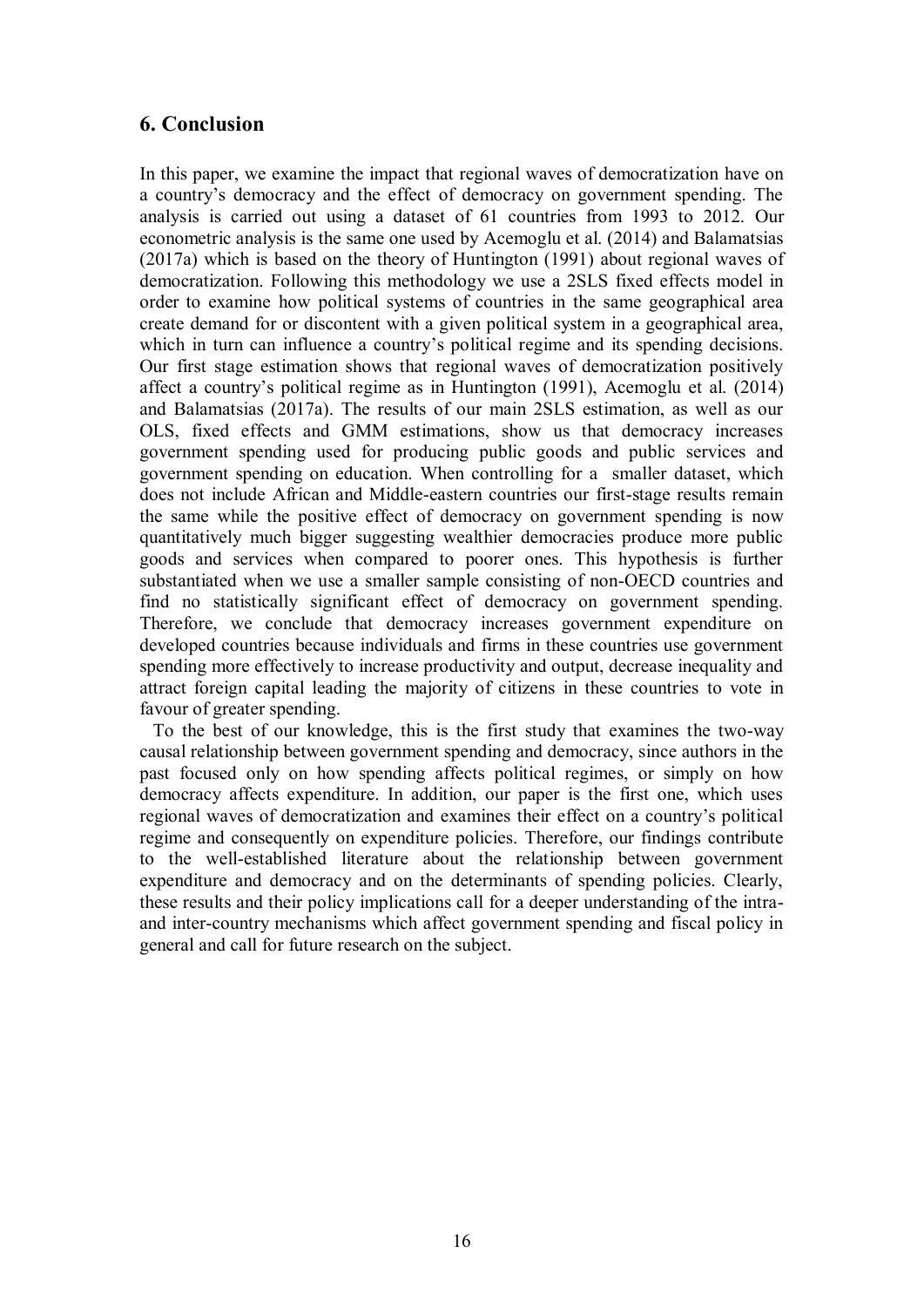## **7. Appendix**

## **Table 1: Summary statistics for the main variables**

| Variable                 | Description                  | Obs. | Mean       | Std.Dev.   | Min            | Max          | Source                                           | Expected Sign |
|--------------------------|------------------------------|------|------------|------------|----------------|--------------|--------------------------------------------------|---------------|
| General spending         | General                      | 1030 | 9.944      | 4.239      | $\theta$       | 50.598       | Calculations<br>based<br>on                      |               |
|                          | spending<br>on               |      |            |            |                |              | Profeta,<br>Puglisi<br>and                       |               |
|                          | public<br>goods              |      |            |            |                |              | Scabrosetti (2013)                               |               |
|                          | services<br>and              |      |            |            |                |              |                                                  |               |
|                          | $(\%GDP)$                    |      |            |            |                |              |                                                  |               |
| Education spending       | Spending<br>on               | 1029 | 3.427      | 2.134      | $\overline{0}$ | 23.479       | Calculations<br>based<br>on                      |               |
|                          | education                    |      |            |            |                |              | Profeta,<br>Puglisi<br>and                       |               |
|                          | $(\%GDP)$                    |      |            |            |                |              | Scabrosetti (2013)                               |               |
| Health spending          | Spending<br>on<br>healthcare | 1029 | 3.992      | 2.547      | 0.145          | 20.44        | Calculations<br>based<br>on                      |               |
|                          | $(\%GDP)$                    |      |            |            |                |              | Profeta,<br>Puglisi<br>and<br>Scabrosetti (2013) |               |
| Social protection        | Spending<br>on               | 1029 | 8.543      | 7.021      | $\overline{0}$ | 37.543       | Calculations<br>based<br>on                      |               |
| spending                 | welfare<br>social            |      |            |            |                |              | Profeta,<br>Puglisi<br>and                       |               |
|                          | $(\%GDP)$                    |      |            |            |                |              | Scabrosetti (2013)                               |               |
| Democracy                | Democracy                    | 1240 | 0.862      | 0.344      | $\theta$       | $\mathbf{1}$ | Calculations based on                            | Positive      |
|                          | index dummy                  |      |            |            |                |              | Acemoglu, Naidu, Restpero                        |               |
|                          |                              |      |            |            |                |              | and Robinson (2014)                              |               |
| $D$ emocracy $_{(poly)}$ | Polity IV index              | 1220 | 7.023      | 2.755      | $-10$          | 10           | Polity IV dataset                                | Positive      |
|                          |                              |      |            |            |                |              |                                                  |               |
|                          |                              |      |            |            |                |              |                                                  |               |
| Zct                      | Jack-knifed                  | 1240 | 0.864      | 0.171      | 0.333          | $\mathbf{1}$ | Calculations based on                            | No effect     |
|                          | of<br>average                |      |            |            |                |              | Acemoglu, Naidu, Restpero                        |               |
|                          | democracy                    |      |            |            |                |              | and Robinson (2014)                              |               |
| $Zct_{\text{poly}}$      | index<br>Jack-knifed         | 1220 | 7.023      | 2.755      | $\overline{0}$ | 9.517        | Calculations based on                            | No effect     |
|                          | of<br>average                |      |            |            |                |              | Acemoglu, Naidu, Restpero                        |               |
|                          | Polity IV index              |      |            |            |                |              | and Robinson (2014)                              |               |
| Gini                     | Gini index                   | 1046 | 39.908     | 1.650      | 36.564         | 46.217       | World Bank development                           | Positive      |
|                          |                              |      |            |            |                |              | indicators                                       |               |
| Income                   | GDP per capita               | 1224 | 17435.13   | 18534.83   | 375.14         | 91593.63     | World Bank development                           | Positive      |
|                          |                              |      |            |            |                |              | indicators                                       |               |
| Openness                 | <b>Exports</b><br>plus       | 1228 | 51.400     | 25.970     | 16.062         | 204.585      | World Bank development                           | Positive      |
|                          | imports(%GDP)                |      |            |            |                |              | indicators                                       |               |
| Investment               | Gross<br>capital             | 1218 | 23.601     | 7.121      | 0.298          | 67.910       | World Bank development                           | Negative      |
|                          | formation                    |      |            |            |                |              | indicators                                       |               |
|                          | $(\%GDP)$                    |      |            |            |                |              |                                                  |               |
| Population               | Total population             | 1240 | $4.84e+07$ | $1.45e+08$ | 242000         | $1.26e+09$   | World Bank development<br>indicators             | Positive      |
| Elderly                  | People over the              | 1220 | 10.673     | 5.175      | 2.045          | 21.163       | World Bank development                           | Positive      |
|                          | age of $65$ (% of            |      |            |            |                |              | indicators                                       |               |
|                          | population)                  |      |            |            |                |              |                                                  |               |
| Education                | Tertiary                     | 995  | 45.73      | 23.47      | 0.208          | 110.26       | World Bank development                           | Ambiguous     |
|                          | education                    |      |            |            |                |              | indicators                                       |               |
|                          | enrolment                    |      |            |            |                |              |                                                  |               |
|                          | $(\%$ gross)                 |      |            |            |                |              |                                                  |               |
| Socialist                | Socialist dummy              | 1220 | 0.25       | 0.433      | $\overline{0}$ | $\mathbf{1}$ | Historical data                                  | Negative      |
| Election                 | Election year                | 1220 | 0.240      | 0.427      | $\theta$       | $\mathbf{1}$ | Historical data                                  | Positive      |
|                          | dummy                        |      |            |            |                |              |                                                  |               |
| Oil exporter             | Major oil                    | 1218 | 0.343      | 0.474      | $\overline{0}$ | $\mathbf{1}$ | World Bank development                           | Positive      |
|                          | exporter dummy               |      |            |            |                |              | indicators                                       |               |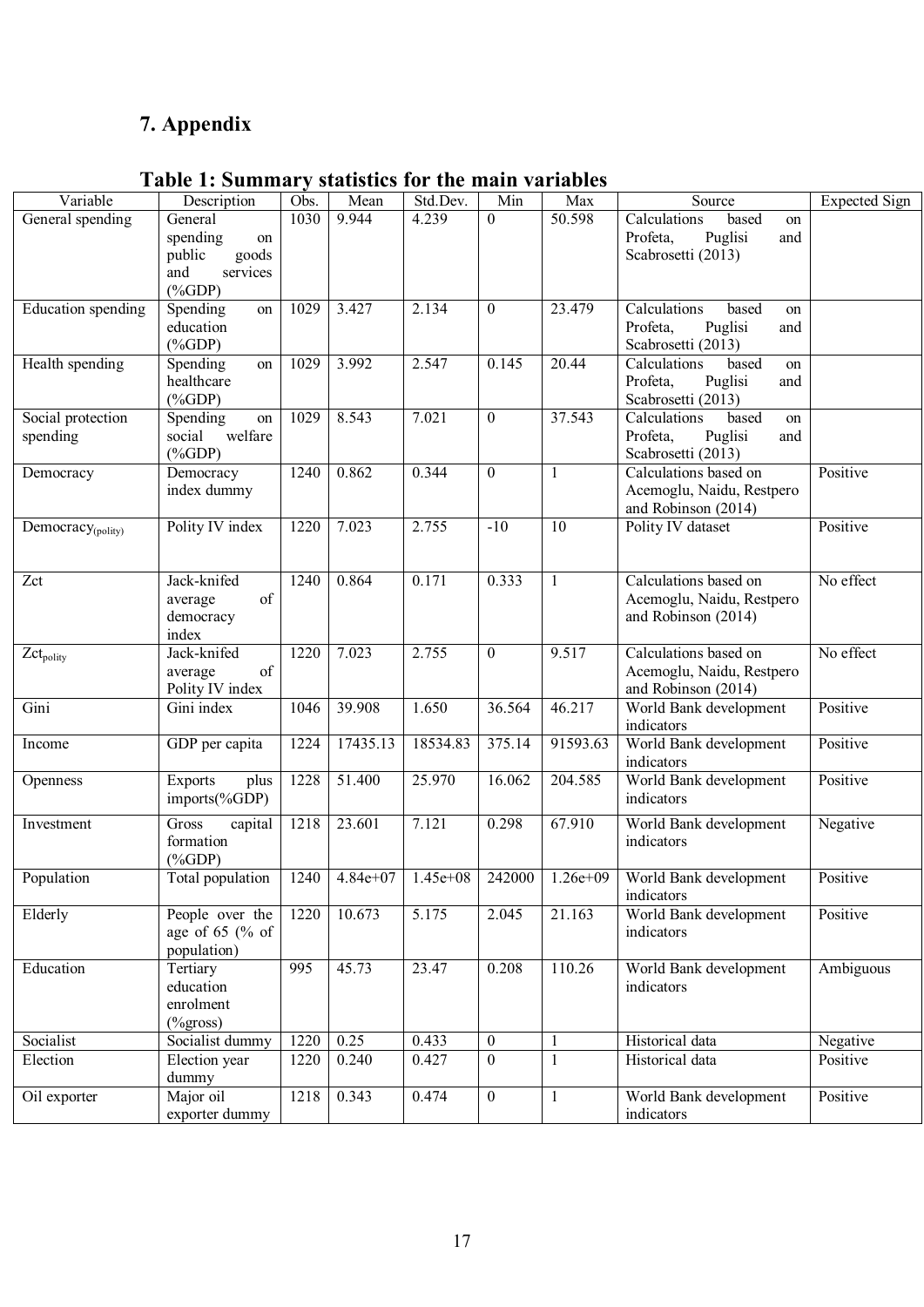|    |         | 2       | 3       | $\overline{4}$ | $\mathfrak{S}$ | 6       | $\tau$  | 8       | 9                        | 10             | 11                       | 12      | 13      | 14      | 15   | 16                     | 17   | 18   |
|----|---------|---------|---------|----------------|----------------|---------|---------|---------|--------------------------|----------------|--------------------------|---------|---------|---------|------|------------------------|------|------|
|    | 1.00    |         |         |                |                |         |         |         |                          |                |                          |         |         |         |      |                        |      |      |
| 2  | 0.25    | 1.00    |         |                |                |         |         |         |                          |                |                          |         |         |         |      |                        |      |      |
| 3  | 0.30    | 0.74    | 1.00    |                |                |         |         |         |                          |                |                          |         |         |         |      |                        |      |      |
| 4  | 0.28    | 0.82    | 0.58    | 1.00           |                |         |         |         |                          |                |                          |         |         |         |      |                        |      |      |
| 5  | 0.07    | 0.32    | 0.16    | 0.35           | 1.00           |         |         |         |                          |                |                          |         |         |         |      |                        |      |      |
| 6  | 0.02    | 0.34    | 0.18    | 0.39           | 0.61           | 1.00    |         |         |                          |                |                          |         |         |         |      |                        |      |      |
| 7  | 0.16    | 0.43    | 0.23    | 0.47           | 0.38           | 0.25    | 1.00    |         |                          |                |                          |         |         |         |      |                        |      |      |
| 8  | 0.10    | 0.44    | 0.22    | 0.46           | 0.42           | 0.32    | 0.85    | 1.00    |                          |                |                          |         |         |         |      |                        |      |      |
| 9  | 0.03    | $-0.04$ | 0.03    | $-0.02$        | 0.04           | $-0.01$ | 0.02    | $-0.01$ | 1.00                     |                |                          |         |         |         |      |                        |      |      |
| 10 | $-0.06$ | 0.48    | 0.13    | 0.50           | 0.26           | 0.29    | 0.34    | 0.36    |                          | 1.00           |                          |         |         |         |      |                        |      |      |
|    |         |         |         |                |                |         |         |         | 0.05                     |                |                          |         |         |         |      |                        |      |      |
| 11 | $-0.17$ | 0.03    | 0.09    | 0.01           | $-0.08$        | $-0.07$ | 0.04    | 0.16    | $\sim$                   | 0.05           | 1.00                     |         |         |         |      |                        |      |      |
|    |         |         |         |                |                |         |         |         | 0.03                     |                |                          |         |         |         |      |                        |      |      |
| 12 | $-0.16$ | $-0.15$ | $-0.04$ | $-0.21$        | $-0.08$        | $-0.02$ | $-0.10$ | 0.01    |                          | $\blacksquare$ | 0.09                     | 1.00    |         |         |      |                        |      |      |
|    |         |         |         |                |                |         |         |         | 0.11                     | 0.18           |                          |         |         |         |      |                        |      |      |
| 13 | 0.07    | $-0.15$ | $-0.23$ | $-0.22$        | 0.01           | $-0.12$ | $-0.18$ | $-0.14$ | 0.01                     | $\sim$         | 0.31                     | 0.07    | 1.00    |         |      |                        |      |      |
|    |         |         |         |                |                |         |         |         |                          | 0.13           |                          |         |         |         |      |                        |      |      |
| 14 | 0.12    | 0.51    | 0.17    | 0.64           | 0.39           | 0.34    | 0.68    | 0.71    | $\overline{\phantom{a}}$ | 0.52           | $\overline{\phantom{a}}$ | $-0.06$ | $-0.25$ | 1.00    |      |                        |      |      |
|    |         |         |         |                |                |         |         |         | 0.07                     |                | 0.03                     |         |         |         |      |                        |      |      |
| 15 | $-0.03$ | 0.42    | 0.19    | 0.46           | 0.21           | 0.18    | 0.41    | 0.50    |                          | 0.56           | 0.03                     | $-0.08$ | $-0.16$ | 0.68    | 1.00 |                        |      |      |
|    |         |         |         |                |                |         |         |         | 0.08                     |                |                          |         |         |         |      |                        |      |      |
| 16 | $-0.05$ | $-0.10$ | $-0.04$ | $-0.02$        | 0.04           | $-0.01$ | 0.21    | 0.26    | 0.01                     | $\sim$<br>0.41 | 0.24                     | 0.18    | $-0.15$ | 0.21    | 0.03 | 1.00                   |      |      |
| 17 | 0.01    | 0.02    | 0.02    | 0.05           | 0.08           | 0.08    | 0.01    | 0.01    | 0.01                     | 0.03           | 0.02                     | 0.01    | $-0.04$ | 0.04    | 0.04 | 0.01                   | 1.00 |      |
| 18 |         |         |         |                |                |         |         |         | $\sim$                   |                |                          |         |         |         |      |                        |      |      |
|    | 0.01    | $-0.04$ | $-0.05$ | $-0.15$        | $-0.17$        | $-0.36$ | $-0.13$ | $-0.13$ | 0.03                     | 0.01           | 0.19                     | $-0.14$ | 0.25    | $-0.13$ | 0.07 | $\blacksquare$<br>0.09 | 0.01 | 1.00 |
|    |         |         |         |                |                |         |         |         |                          |                |                          |         |         |         |      |                        |      |      |

## **Table 2: Correlation matrix**

**Notes: 1=General spending, 2=Education spending, 3=Health spending, 4=Social**  protection spending, 5=Democracy, 6=Democracy(polity), 6=Zct, 7=Zct<sub>polity</sub>, 8=Gini, **9=Income, 10=Openness,** 

**11=Investment, 12=Population 13,=Elderly, 14=Education, 15= Education, 16= Socialist, 17= Elections, 18= Oil exporter**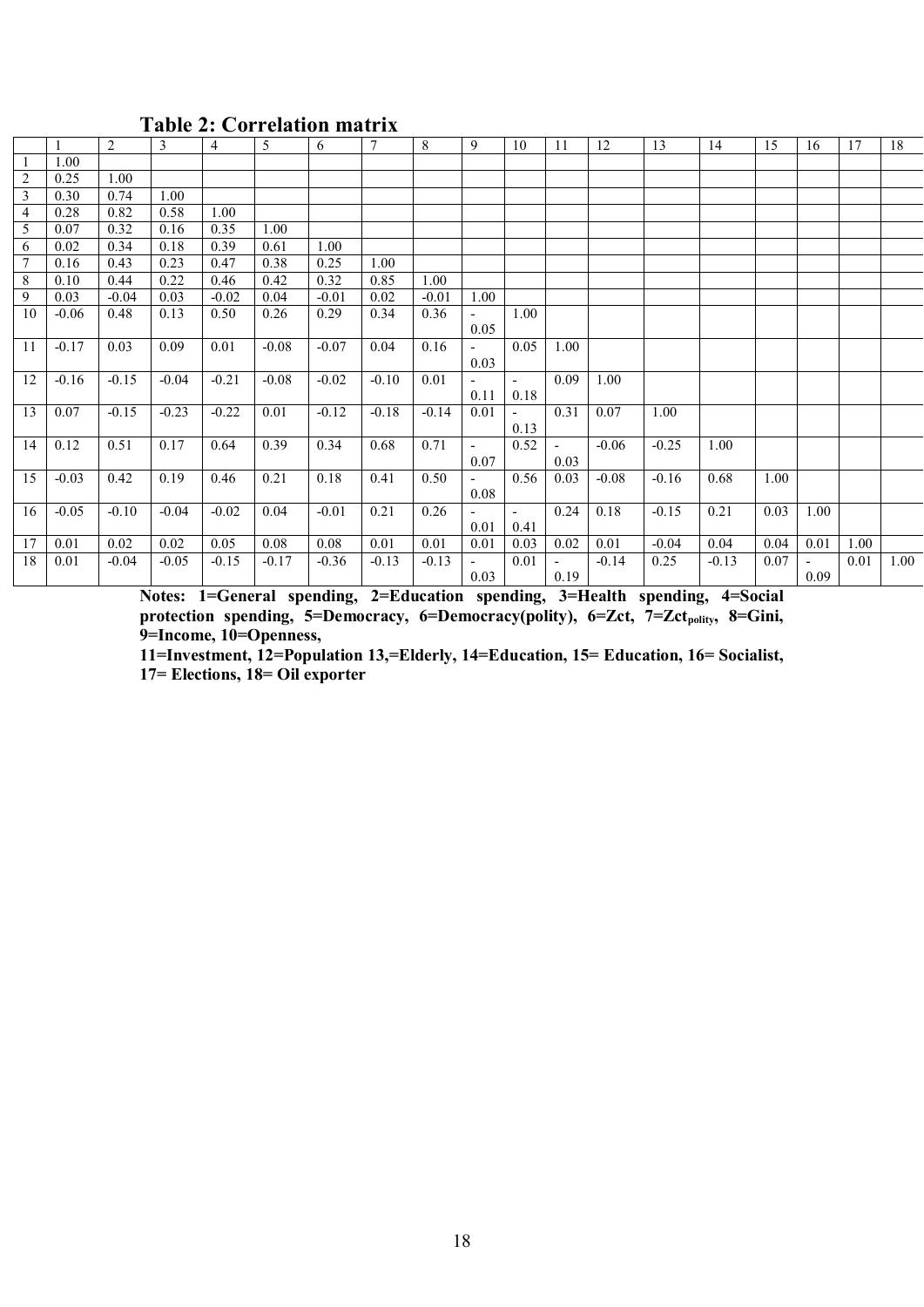| <b>Table 3: OLS regressions</b> |  |
|---------------------------------|--|
|---------------------------------|--|

|                            | OLS-General | OLS-Education | OLS-Health spending | OLS-Social protection |
|----------------------------|-------------|---------------|---------------------|-----------------------|
|                            | spending    | spending      |                     | spending              |
| Democracy <sub>-1</sub>    | $-0.051***$ | $0.102***$    | 0.089               | $0.269***$            |
|                            | (0.020)     | (0.043)       | (0.063)             | (0.053)               |
|                            |             |               |                     |                       |
| $Zct_{-1}$                 | 0.072       | $-0.093$      | 0.141               | $-0.226*$             |
|                            | (0.057)     | (0.126)       | (0.182)             | (0.153)               |
| Inequality. $_1$           | $-0.106$    | $-0.016$      | $-1.508$            | 0.015                 |
|                            | (0.330)     | (0.723)       | (1.047)             | (0.866)               |
|                            |             |               |                     |                       |
| $Income_{-1}$              | $-0.070***$ | $0.090*$      | $0.207***$          | $0.366***$            |
|                            | (0.022)     | (0.048)       | (0.070)             | (0.058)               |
|                            |             |               |                     |                       |
| $Investment_{-1}$          | $-0.179***$ | $-0.196*$     | $-0.598***$         | $-0.731***$           |
|                            | (0.052)     | (0.114)       | (0.165)             | (0.142)               |
|                            |             |               |                     |                       |
| Education <sub>-1</sub>    | $-0.091***$ | $0.224***$    | $-0.022$            | $0.375***$            |
|                            | (0.032)     | (0.070)       | (0.102)             | (0.084)               |
| Openness <sub>-1</sub>     | $-0.067$    | $-0.139$      | $-0.211$            | $-0.020$              |
|                            | (0.043)     | (0.094)       | (0.136)             | (0.112)               |
|                            |             |               |                     |                       |
| Population <sub>-1</sub>   | $0.041***$  | $-0.198***$   | $-0.191***$         | $-0.025$              |
|                            | (0.014)     | (0.025)       | (0.036)             | (0.031)               |
|                            |             |               |                     |                       |
| Elderly <sub>-1</sub>      | $0.359***$  | $-0.219*$     | $0.448**$           | $0.610***$            |
|                            | (0.059)     | (0.130)       | (0.188)             | (0.154)               |
|                            |             |               |                     |                       |
| Socialist <sub>-1</sub>    | $-0.032*$   | $-0.006$      | 0.069               | $0.245***$            |
|                            | (0.018)     | (0.040)       | (0.058)             | (0.048)               |
|                            | 0.008       | $-0.003$      | 0.032               | 0.020                 |
| Elections <sub>-1</sub>    | (0.013)     | (0.028)       | (0.041)             | (0.034)               |
|                            |             |               |                     |                       |
| Oil exporter <sub>-1</sub> | $-0.053***$ | $-0.027$      | $0.078*$            | $-0.019$              |
|                            | (0.014)     | (0.031)       | (0.046)             | (0.037)               |
| R squared                  | 0.150       | 0.199         | 0.245               | 0.547                 |
|                            |             |               |                     |                       |
| ${\rm N}$                  | 714         | 714           | 714                 | 687                   |
|                            |             |               |                     |                       |
| F-test                     | 10.33       | 14.57         | 19.04               | 67.96                 |
|                            |             |               |                     |                       |
|                            |             |               |                     |                       |
|                            |             |               |                     |                       |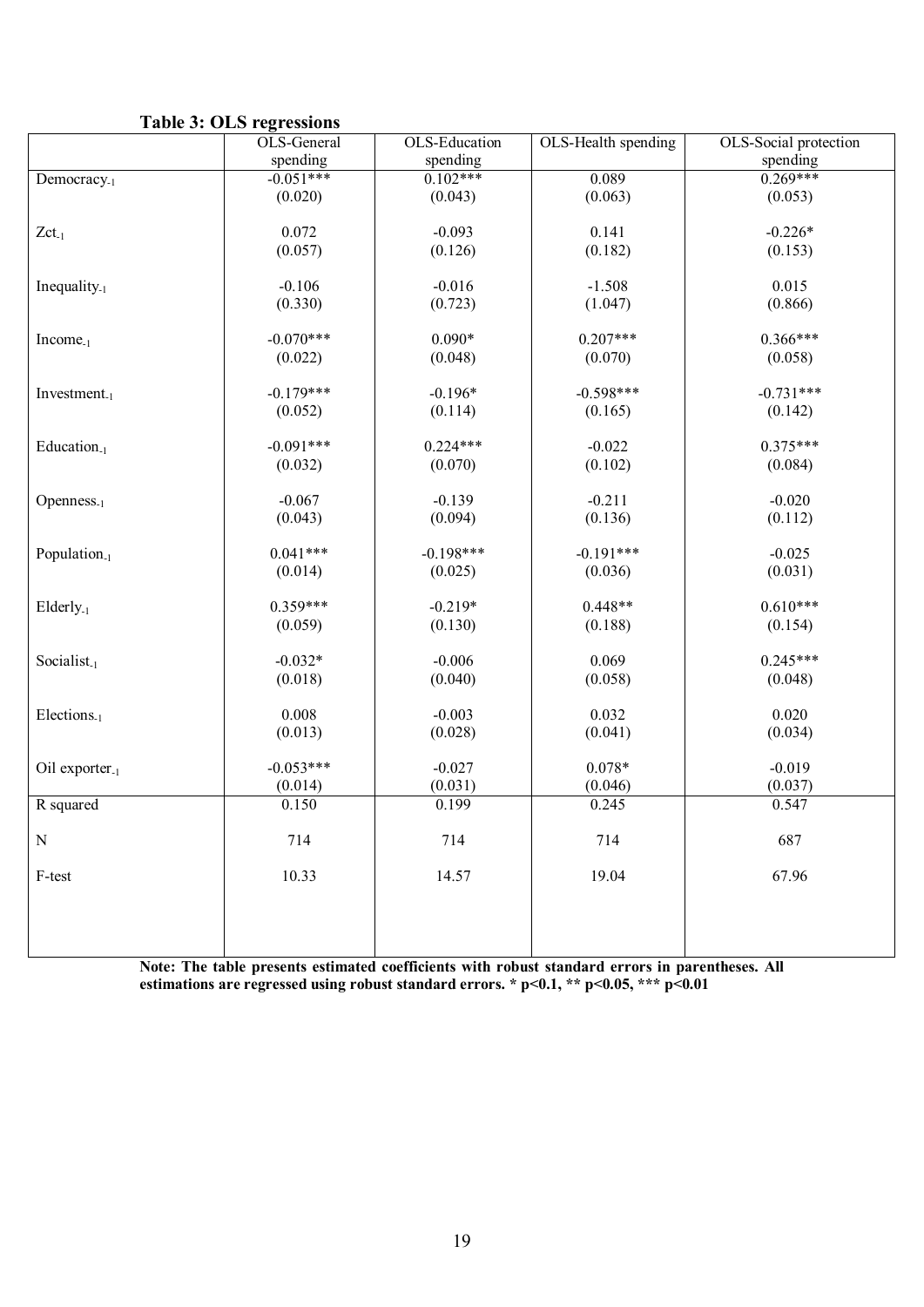| Table 4: Fixed effects (F.E) regressions |  |  |
|------------------------------------------|--|--|
|------------------------------------------|--|--|

|                          | F.E-General      | F.E-Education        | F.E-Health spending | F.E-Social protection spending |
|--------------------------|------------------|----------------------|---------------------|--------------------------------|
|                          | spending         | spending             |                     |                                |
| Democracy <sub>-1</sub>  | $0.064**$        | $-0.011$             | $-0.145***$         | $-0.203***$                    |
|                          | (0.025)          | (0.028)              | (0.032)             | (0.033)                        |
|                          |                  |                      |                     |                                |
| $Zct_{-1}$               | 0.114            | 0.217                | $-0.056$            | 0.148                          |
|                          | (0.078)          | (0.086)              | (0.101)             | (0.115)                        |
|                          |                  |                      |                     |                                |
| Inequality $_{-1}$       | $-0.246$         | $-0.005$             | 0.471               | $-0.172$                       |
|                          | (0.243)          | (0.269)              | (0.314)             | (0.347)                        |
| $Income-1$               | $0.054***$       | $0.163**$            | $-0.016$            | $-0.076$                       |
|                          | (0.062)          | (0.069)              | (0.080)             | (0.087)                        |
|                          |                  |                      |                     |                                |
| Investment. $_1$         | $-0.198***$      | $-0.094$             | 0.088               | $-0.241***$                    |
|                          | (0.058)          | (0.064)              | (0.064)             | (0.084)                        |
|                          |                  |                      |                     |                                |
| Education <sub>-1</sub>  | $-0.218***$      | 0.037                | $1.039***$          | 0.022                          |
|                          | (0.055)          | (0.061)              | (0.144)             | (0.077)                        |
|                          |                  |                      |                     |                                |
| $Openness_{-1}$          | 0.053            | 0.097                | 0.078               | $0.401***$                     |
|                          | (0.083)          | (0.092)              | (0.108)             | (0.122)                        |
|                          |                  |                      |                     |                                |
| Population <sub>-1</sub> | $-0.063$         | $0.114**$            | $0.240***$          | $0.208***$                     |
|                          | (0.052)          | (0.058)              | (0.067)             | (0.074)                        |
|                          |                  |                      | $0.780***$          | $0.819***$                     |
| $Elderly-1$              | 0.312<br>(0.195) | $-0.417*$<br>(0.217) | (0.252)             | (0.274)                        |
|                          |                  |                      |                     |                                |
| Socialist <sub>-1</sub>  | $-0.025$         | 0.032                | 0.113               | $0.185**$                      |
|                          | (0.055)          | (0.061)              | (0.071)             | (0.077)                        |
|                          |                  |                      |                     |                                |
| Elections <sub>-1</sub>  | 0.012            | $-0.002$             | 0.007               | 0.009                          |
|                          | (0.008)          | (0.009)              | (0.011)             | (0.012)                        |
|                          |                  |                      |                     |                                |
| Oil exporter. $_1$       | $-0.017$         | $-0.032$             | $-0.017$            | 0.028                          |
|                          | (0.022)          | (0.024)              | (0.028)             | (0.031)                        |
| R squared                | 0.07             | 0.04                 | 0.107               | 0.166                          |
|                          |                  |                      |                     |                                |
| $\mathbf N$              | 714              | 714                  | 714                 | 687                            |
|                          |                  |                      |                     |                                |
| F-test                   | 3.66             | 2.13                 | 6.48                | 10.28                          |
| Wooldridge test          | 70.73            | 66.72                | 78.78               | 25.00                          |
|                          |                  |                      |                     |                                |
|                          |                  |                      |                     |                                |
|                          |                  |                      |                     |                                |
|                          |                  |                      |                     |                                |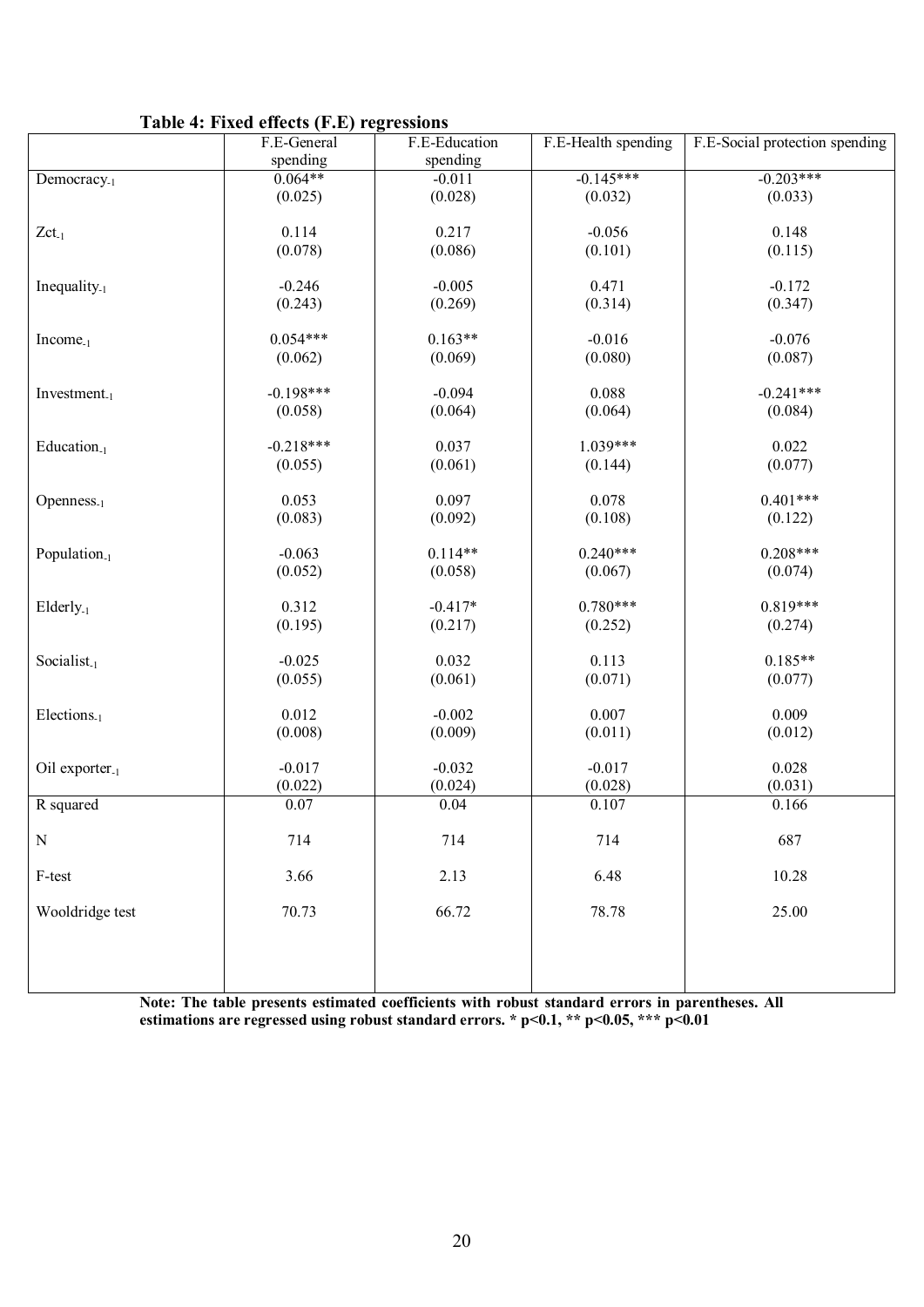|  | <b>Table 5: Arellano-Bond GMM estimation</b> |  |  |
|--|----------------------------------------------|--|--|
|--|----------------------------------------------|--|--|

|                            | GMM -General | GMM-Education | GMM-Health | GMM-Social protection |
|----------------------------|--------------|---------------|------------|-----------------------|
|                            | spending     | spending      | spending   | spending              |
| Spending. $1$              | $0.526***$   | $0.564***$    | $0.495***$ | $0.552***$            |
|                            | (0.057)      | (0.059)       | (0.055)    | (0.067)               |
|                            |              |               |            |                       |
| Democracy <sub>-1</sub>    | $0.094*$     | $-0.053$      | $-0.175*$  | $-0.159***$           |
|                            | (0.052)      | (0.051)       | (0.095)    | (0.058)               |
|                            |              |               |            |                       |
| Democracy <sub>-2</sub>    | $-0.013$     | 0.018         | 0.021      | $-0.067$              |
|                            | (0.052)      | (0.049)       | (0.066)    | (0.048)               |
|                            |              |               |            |                       |
| Inequality $_{-1}$         | $-0.168$     | $-0.028$      | $-0.220$   | $-0.320$              |
|                            | (0.206)      | (0.169)       | (0.254)    | (0.199)               |
| $Income_{-1}$              | $-0.014$     | 0.093         | $0.453**$  | 0.003                 |
|                            | (0.144)      | (0.117)       | (0.183)    | (0.133)               |
|                            |              |               |            |                       |
| $Investment_{-1}$          | $-0.078$     | 0.013         | $-0.009$   | 0.023                 |
|                            | (0.079)      | (0.066)       | (0.100)    | (0.080)               |
|                            |              |               |            |                       |
| Education <sub>-1</sub>    | $-0.065$     | 0.024         | $-0.195$   | $0.168*$              |
|                            | (0.103)      | (0.085)       | (0.127)    | (0.097)               |
|                            |              |               |            |                       |
| $Openness_{-1}$            | $-0.005$     | 0.077         | $-0.018$   | $-0.028$              |
|                            | (0.106)      | (0.089)       | (0.132)    | (0.103)               |
| Population <sub>-1</sub>   | 0.384        | 0.107         | $-0.307$   | $0.814**$             |
|                            | (0.368)      | (0.296)       | (0.457)    | (0.374)               |
|                            |              |               |            |                       |
| $Elderly_{-1}$             | 0.152        | $-0.197$      | 0.173      | $-0.381$              |
|                            | (0.326)      | (0.269)       | (0.385)    | (0.298)               |
|                            |              |               |            |                       |
| Socialist <sub>-1</sub>    | $-0.016$     | 0.011         | 0.001      | $-0.114$              |
|                            | (0.092)      | (0.076)       | (0.117)    | (0.069)               |
|                            |              |               |            |                       |
| $Elections_{-1}$           | $0.015**$    | $-0.003$      | $0.014*$   | $-0.001$              |
|                            | (0.006)      | (0.005)       | (0.008)    | (0.006)               |
| Oil exporter <sub>-1</sub> | $-0.043*$    | 0.027         | $0.068**$  | 0.013                 |
|                            | (0.021)      | (0.018)       | (0.027)    | (0.020)               |
| ${\bf N}$                  | 603          | 603           | 603        | 5.77                  |
|                            |              |               |            |                       |
| Wald test                  | 129.81       | 129.24        | 171.10     | 119.33                |
|                            |              |               |            |                       |
| Arellano-bond AR(1) test   | $-7.99$      | $-8.44$       | $-8.91$    | $-5.09$               |
|                            |              |               |            |                       |
| Arellano-bond AR(2) test   | $-0.76$      | 0.56          | $-0.88$    | $-1.19$               |
|                            |              |               |            |                       |
|                            |              |               |            |                       |
|                            |              |               |            |                       |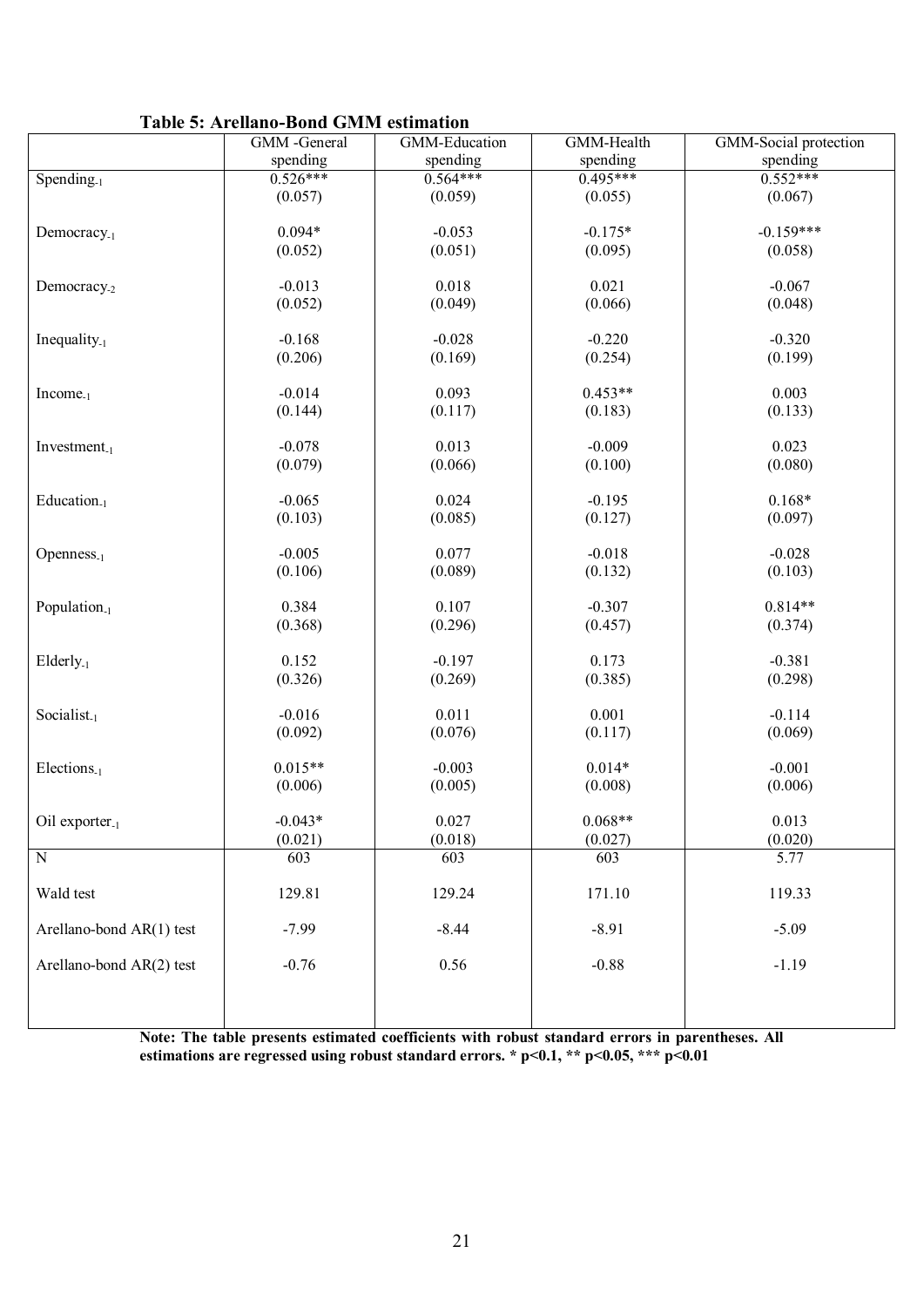## **Table 6a: 2SLS first stage regression**

|                            | $\cdots$<br>First stage | First stage regression- | First stage regression- | First stage regression-Social |
|----------------------------|-------------------------|-------------------------|-------------------------|-------------------------------|
|                            | regression-General      | Education spending      | Health spending         | protection spending           |
|                            | spending                |                         |                         |                               |
| $Zct_{-1}$                 | $0.518***$              | $0.518***$              | $0.518***$              | $0.545***$                    |
|                            | (0.119)                 | (0.119)                 | (0.119)                 | (0.127)                       |
|                            |                         |                         |                         |                               |
| Inequality $_{-1}$         | $0.905**$               | $0.905**$               | $0.905**$               | $0.785***$                    |
|                            | (0.374)                 | (0.374)                 | (0.374)                 | (0.368)                       |
|                            |                         |                         |                         |                               |
| $Income_{-1}$              | $-0.448***$             | $-0.448***$             | $-0.448***$             | $-0.459**$                    |
|                            | (0.094)                 | (0.094)                 | (0.094)                 | (0.091)                       |
|                            |                         |                         |                         |                               |
| $Investment_{-1}$          | $0.293***$              | $0.293***$              | $0.293***$              | $-0.377***$                   |
|                            | (0.089)                 | (0.089)                 | (0.089)                 | (0.138)                       |
|                            | $0.144*$                | $0.144*$                | $0.144*$                | 0.149                         |
| Education <sub>-1</sub>    | (0.085)                 | (0.085)                 | (0.085)                 | (0.138)                       |
|                            |                         |                         |                         |                               |
| $Openness_{-1}$            | $0.338***$              | 0.338***                | $0.338***$              | $0.419***$                    |
|                            | (0.129)                 | (0.129)                 | (0.129)                 | (0.129)                       |
|                            |                         |                         |                         |                               |
| Population <sub>-1</sub>   | $0.424***$              | $0.424***$              | $0.424***$              | $0.414***$                    |
|                            | (0.079)                 | (0.079)                 | (0.079)                 | (0.077)                       |
|                            |                         |                         |                         |                               |
| $Elderly_{-1}$             | $-0.237$                | $-0.237$                | $-0.237$                | $-0.274$                      |
|                            | (0.302)                 | (0.302)                 | (0.302)                 | (0.292)                       |
|                            |                         |                         |                         |                               |
| Socialist <sub>-1</sub>    | $-0.035$                | $-0.035$                | $-0.035$                | $-0.045$                      |
|                            | (0.085)                 | (0.085)                 | (0.085)                 | (0.082)                       |
|                            |                         |                         |                         |                               |
| Elections <sub>-1</sub>    | 0.004                   | 0.004                   | 0.004                   | 0.001                         |
|                            | (0.013)                 | (0.013)                 | (0.013)                 | (0.013)                       |
|                            | $-0.069**$              | $-0.069**$              | $-0.069**$              | $-0.069**$                    |
| Oil exporter <sub>-1</sub> | (0.034)                 | (0.034)                 | (0.034)                 | (0.033)                       |
|                            |                         |                         |                         |                               |
| $\overline{N}$             | 712                     | 712                     | 712                     | 685                           |
|                            |                         |                         |                         |                               |
| $F-Test$                   | 18.75                   | 18.75                   | 18.75                   | 20.32                         |
|                            |                         |                         |                         |                               |
|                            |                         |                         |                         |                               |
|                            |                         |                         |                         |                               |
|                            |                         |                         |                         |                               |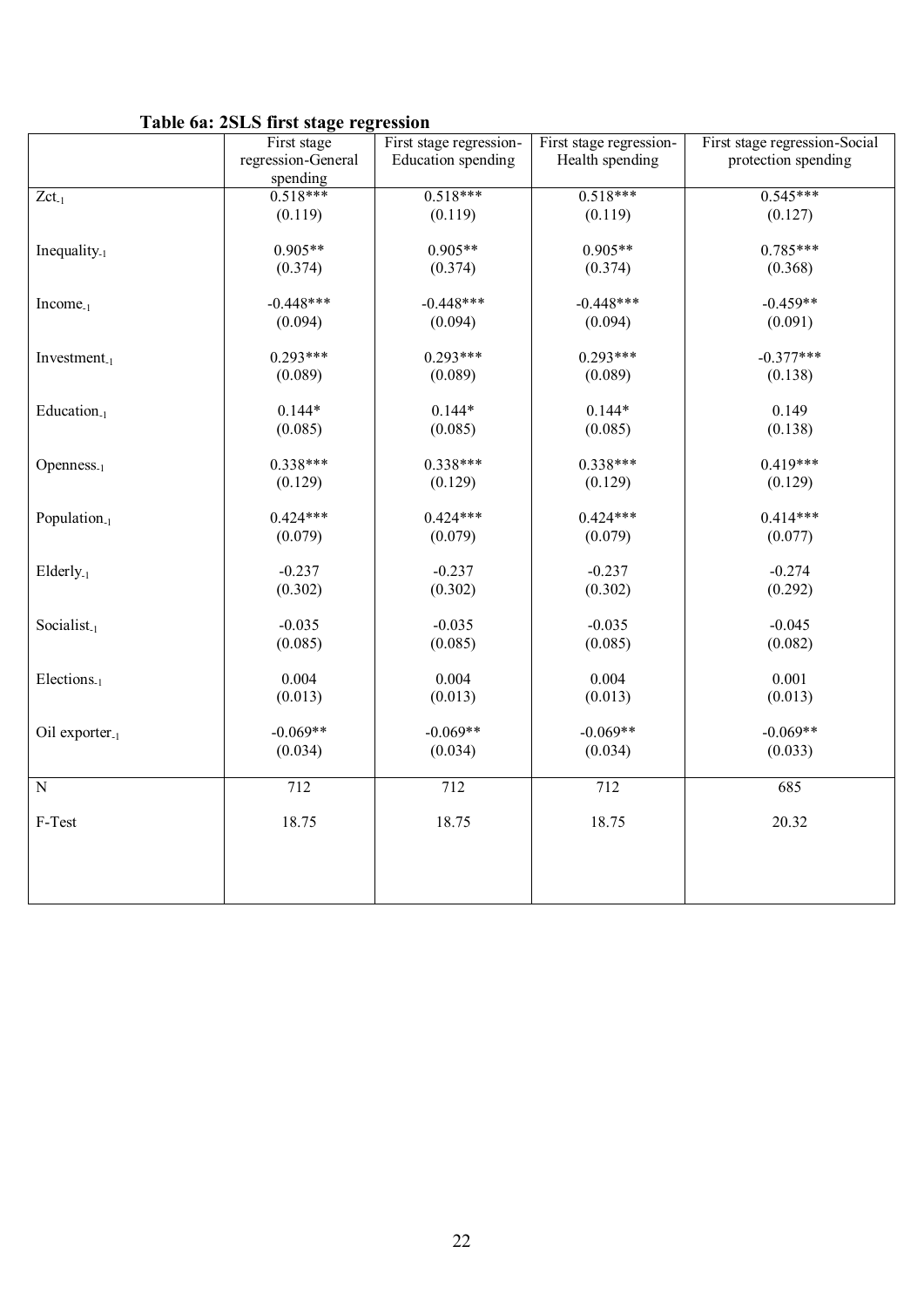## **Table 6b: 2SLS second stage regression**

|                            | $1000$ vol. $2010$ second stage $100$ coston<br>2SLS-General | 2SLS-Education | 2SLS-Health | 2SLS-Social protection |
|----------------------------|--------------------------------------------------------------|----------------|-------------|------------------------|
|                            | spending                                                     | spending       | spending    | spending               |
| Democracy <sub>-1</sub>    | $0.285*$                                                     | $0.407**$      | $-0.253$    | 0.068                  |
|                            | (0.156)                                                      | (0.189)        | (0.192)     | (0.214)                |
|                            |                                                              |                |             |                        |
| Inequality $_{-1}$         | $-0.447$                                                     | $-0.385$       | $-0.373$    | $-0.386$               |
|                            | (0.309)                                                      | (0.375)        | (0.381)     | (0.414)                |
| Income <sub>-1</sub>       | $0.154*$                                                     | $0.351***$     | $-0.064$    | 0.048                  |
|                            | (0.090)                                                      | (0.109)        | (0.111)     | (0.125)                |
|                            |                                                              |                |             |                        |
| $Investment_{-1}$          | $-0.263***$                                                  | $-0.217**$     | 0.018       | $-0.317***$            |
|                            | (0.073)                                                      | (0.089)        | (0.090)     | (0.099)                |
| Education <sub>-1</sub>    | $-0.250***$                                                  | $-0.023$       | 0.042       | $-0.009$               |
|                            | (0.061)                                                      | (0.074)        | (0.075)     | (0.082)                |
|                            |                                                              |                |             |                        |
| $Openness_{-1}$            | $-0.021$                                                     | $-0.044$       | 0.115       | $0.287*$               |
|                            | (0.100)                                                      | (0.122)        | (0.124)     | (0.149)                |
|                            |                                                              |                |             |                        |
| Population <sub>-1</sub>   | $-0.157*$                                                    | $-0.063$       | $0.286***$  | 0.095                  |
|                            | (0.087)                                                      | (0.106)        | (0.108)     | (0.118)                |
|                            | $0.365*$                                                     | $-0.318$       | $0.754***$  | $0.894***$             |
| Elderly <sub>-1</sub>      | (0.058)                                                      | (0.246)        | (0.250)     | (0.281)                |
|                            |                                                              |                |             |                        |
| Socialist <sub>-1</sub>    | $-0.017$                                                     | 0.047          | 0.109       | $0.198**$              |
|                            | (0.058)                                                      | (0.070)        | (0.071)     | (0.079)                |
|                            |                                                              |                |             |                        |
| Elections <sub>-1</sub>    | 0.011                                                        | $-0.003$       | 0.008       | 0.009                  |
|                            | (0.009)                                                      | (0.011)        | (0.011)     | (0.013)                |
| Oil exporter <sub>-1</sub> | $-0.002$                                                     | $-0.003$       | $-0.025$    | 0.047                  |
|                            | (0.024)                                                      | (0.030)        | (0.030)     | (0.034)                |
|                            |                                                              |                |             |                        |
| $\overline{N}$             | 712                                                          | 712            | 712         | 685                    |
|                            |                                                              |                |             |                        |
| F-test                     | 3.06                                                         | 1.72           | 5.20        | 7.90                   |
| R-squared                  | 0.105                                                        | 0.129          | 0.130       | 0.144                  |
|                            |                                                              |                |             |                        |
| Endogeneity test           | 21.73                                                        | 6.31           | 0.31        | 16.88                  |
| Cragg-Donald test          |                                                              |                |             |                        |
|                            | 18.75                                                        | 18.75          | 18.75       | 20.32                  |
| Wooldridge test            | 70.73                                                        | 66.72          | 78.78       | 25.00                  |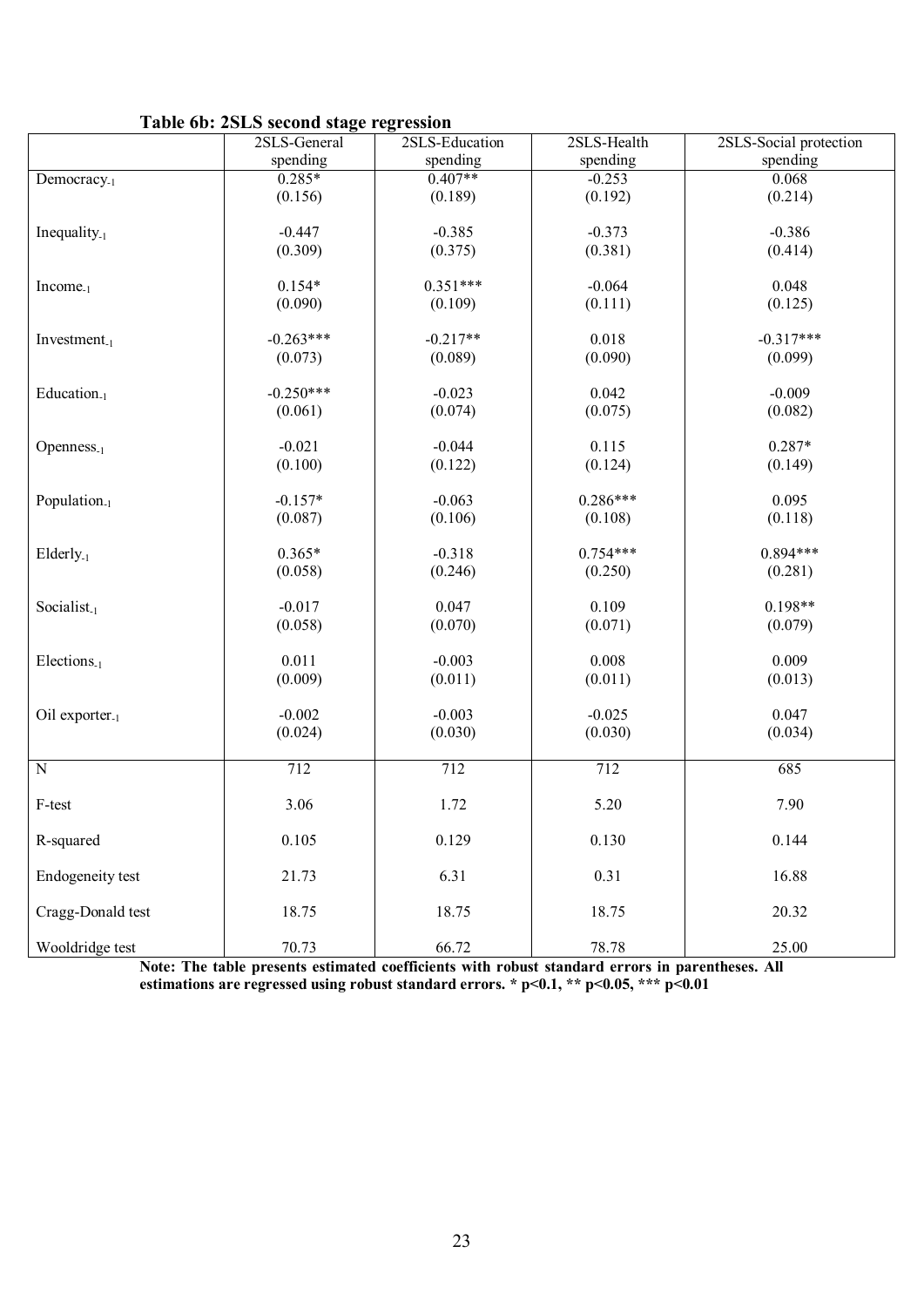|                                       |                    | radio rai moldo moi stage regression rinternative $E_0$ variable |                         |                               |
|---------------------------------------|--------------------|------------------------------------------------------------------|-------------------------|-------------------------------|
|                                       | First stage        | First stage regression-                                          | First stage regression- | First stage regression-Social |
|                                       | regression-General | Education spending                                               | Health spending         | protection spending           |
|                                       | spending           |                                                                  |                         |                               |
| $\overline{Z}$ ct-1 <sub>polity</sub> | $-0.443***$        | $-0.443***$                                                      | $-0.443***$             | $-0.383***$                   |
|                                       | (0.157)            | (0.157)                                                          | (0.157)                 | (0.166)                       |
|                                       |                    |                                                                  |                         |                               |
|                                       | $10.59**$          | $10.59**$                                                        | $10.59**$               | 8.709**                       |
| Inequality $_{-1}$                    |                    |                                                                  |                         |                               |
|                                       | (4.32)             | (4.32)                                                           | (4.32)                  | (4.371)                       |
|                                       |                    |                                                                  |                         |                               |
| $Income_{-1}$                         | $-2.313**$         | $-2.313**$                                                       | $-2.313**$              | $-2.377**$                    |
|                                       | (1.10)             | (1.10)                                                           | (1.10)                  | (1.092)                       |
|                                       |                    |                                                                  |                         |                               |
| Investment <sub>-1</sub>              | 2.178**            | 2.178**                                                          | 2.178**                 | 1.630                         |
|                                       | (1.027)            | (1.027)                                                          | (1.027)                 | (1.051)                       |
|                                       |                    |                                                                  |                         |                               |
| Education <sub>-1</sub>               | $3.277***$         | $3.277***$                                                       | $3.277***$              | 2.949***                      |
|                                       |                    |                                                                  |                         |                               |
|                                       | (0.985)            | (0.985)                                                          | (0.985)                 | (0.976)                       |
|                                       |                    |                                                                  |                         |                               |
| $Openness_{-1}$                       | $-0.407$           | $-0.407$                                                         | $-0.407$                | $-0.596$                      |
|                                       | (1.492)            | (1.492)                                                          | (1.492)                 | (1.527)                       |
|                                       |                    |                                                                  |                         |                               |
| Population <sub>-1</sub>              | 7.872***           | 7.872***                                                         | 7.872***                | 7.386***                      |
|                                       | (0.917)            | (0.917)                                                          | (0.917)                 | (0.921)                       |
|                                       |                    |                                                                  |                         |                               |
| Elderly <sub>-1</sub>                 | 3.629              | 3.629                                                            | 3.629                   | 2.490                         |
|                                       | (3.584)            | (3.584)                                                          | (3.584)                 | (3.576)                       |
|                                       |                    |                                                                  |                         |                               |
|                                       |                    |                                                                  |                         |                               |
| Socialist <sub>-1</sub>               | $2.204**$          | $2.204**$                                                        | 2.204**                 | $2.103**$                     |
|                                       | (0.990)            | (0.990)                                                          | (0.990)                 | (0.971)                       |
|                                       |                    |                                                                  |                         |                               |
| Elections <sub>-1</sub>               | 0.168              | 0.168                                                            | 0.168                   | 0.149                         |
|                                       | (0.159)            | (0.159)                                                          | (0.159)                 | (0.159)                       |
|                                       |                    |                                                                  |                         |                               |
| Oil exporter. $1$                     | $-0.600$           | $-0.600$                                                         | $-0.600$                | $-0.699*$                     |
|                                       | (0.399)            | (0.399)                                                          | (0.399)                 | (0.398)                       |
|                                       |                    |                                                                  |                         |                               |
| $\overline{N}$                        | 712                | 712                                                              | 712                     | 685                           |
|                                       |                    |                                                                  |                         |                               |
|                                       |                    |                                                                  |                         |                               |
| F-Test                                | 7.96               | 7.96                                                             | 7.96                    | 5.30                          |
|                                       |                    |                                                                  |                         |                               |
|                                       |                    |                                                                  |                         |                               |
|                                       |                    |                                                                  |                         |                               |
|                                       |                    |                                                                  |                         |                               |
|                                       |                    |                                                                  |                         |                               |
|                                       |                    |                                                                  |                         |                               |

## **Table 7a: 2SLS first stage regression- Alternative**  $Z_{rt}$  **variable**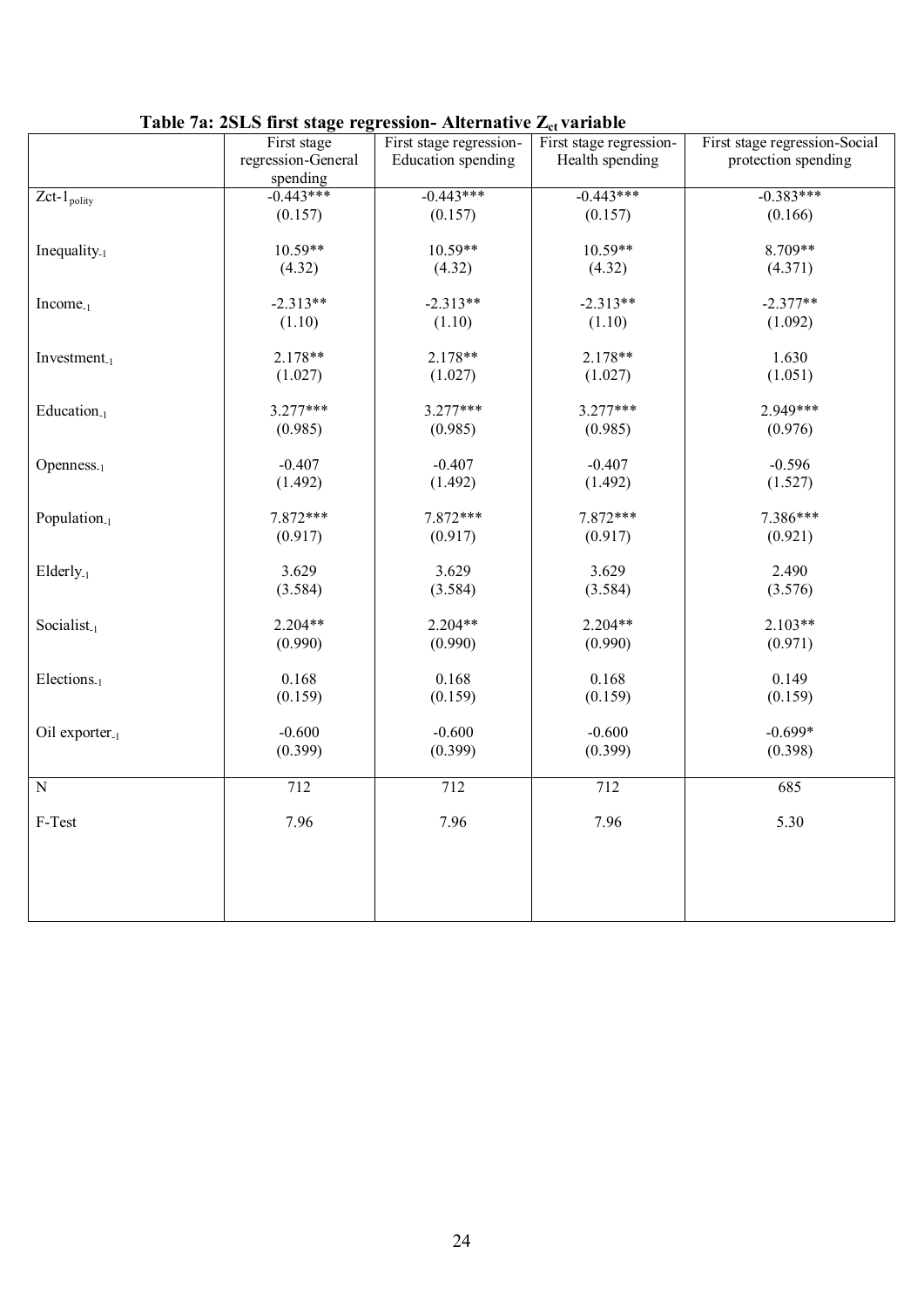| Table 7b: 2SLS second stage regression- Alternative $Z_{ct}$ variable |              |                |             |                        |  |  |  |  |
|-----------------------------------------------------------------------|--------------|----------------|-------------|------------------------|--|--|--|--|
|                                                                       | 2SLS-General | 2SLS-Education | 2SLS-Health | 2SLS-Social protection |  |  |  |  |
|                                                                       | spending     | spending       | spending    | spending               |  |  |  |  |
| Democracy <sub>-1polity</sub>                                         | $-0.054*$    | $-0.091**$     | $-0.021$    | 0.018                  |  |  |  |  |
|                                                                       | (0.029)      | (0.039)        | (0.026)     | (0.037)                |  |  |  |  |
|                                                                       |              |                |             |                        |  |  |  |  |
| Inequality $_{-1}$                                                    | 0.348        | 0.871          | $-0.488$    | $-0.452$               |  |  |  |  |
|                                                                       | (0.441)      | (0.583)        | (0.389)     | (0.465)                |  |  |  |  |
|                                                                       |              |                |             |                        |  |  |  |  |
| $Income_{-1}$                                                         | $-0.118$     | $-0.078$       | $-0.021$    | 0.074                  |  |  |  |  |
|                                                                       | (0.126)      | (0.166)        | (0.111)     | (0.143)                |  |  |  |  |
|                                                                       |              |                |             |                        |  |  |  |  |
| $Investment_{-1}$                                                     | $-0.061$     | $0.104**$      | $-0.001$    | $-0.336***$            |  |  |  |  |
|                                                                       | (0.111)      | (0.146)        | (0.098)     | (0.115)                |  |  |  |  |
|                                                                       |              |                |             |                        |  |  |  |  |
| Education <sub>-1</sub>                                               | $-0.039$     | $0.323*$       | 0.075       | $-0.058$               |  |  |  |  |
|                                                                       | (0.126)      | (0.167)        | (0.112)     | (0.140)                |  |  |  |  |
|                                                                       |              |                |             |                        |  |  |  |  |
| $Openness_{-1}$                                                       | 0.029        | 0.017          | 0.017       | $0.328**$              |  |  |  |  |
|                                                                       | (0.127)      | (0.168)        | (0.112)     | (0.136)                |  |  |  |  |
|                                                                       |              |                |             |                        |  |  |  |  |
| Population <sub>-1</sub>                                              | 0.385        | $0.819**$      | 0.336       | $-0.013$               |  |  |  |  |
|                                                                       | (0.242)      | (0.320)        | (0.214)     | (0.288)                |  |  |  |  |
|                                                                       |              |                |             |                        |  |  |  |  |
| $Elderly_{-1}$                                                        | 0.377        | $-0.291$       | $0.786***$  | $0.885***$             |  |  |  |  |
|                                                                       | (0.292)      | (0.386)        | (0.258)     | (0.299)                |  |  |  |  |
|                                                                       |              |                |             |                        |  |  |  |  |
| Socialist <sub>-1</sub>                                               | 0.087        | $0.227*$       | $0.160*$    | 0.157                  |  |  |  |  |
|                                                                       | (0.104)      | (0.137)        | (0.092)     | (0.113)                |  |  |  |  |
|                                                                       |              |                |             |                        |  |  |  |  |
| Elections <sub>-1</sub>                                               | 0.022        | 0.014          | 0.011       | 0.006                  |  |  |  |  |
|                                                                       | (0.014)      | (0.019)        | (0.012)     | (0.015)                |  |  |  |  |
|                                                                       |              |                |             |                        |  |  |  |  |
| Oil exporter. $1$                                                     | $-0.057$     | $-0.092$       | $-0.026$    | 0.059                  |  |  |  |  |
|                                                                       | (0.040)      | (0.052)        | (0.035)     | (0.046)                |  |  |  |  |
|                                                                       | 712          | 712            | 712         |                        |  |  |  |  |
| $\overline{N}$                                                        |              |                |             | 685                    |  |  |  |  |
|                                                                       | 1.63         | 1.01           | 4.81        | 6.95                   |  |  |  |  |
| F-test                                                                |              |                |             |                        |  |  |  |  |
| R-squared                                                             | 0.152        | 0.200          | 0.134       | 0.154                  |  |  |  |  |
|                                                                       |              |                |             |                        |  |  |  |  |
| Endogeneity test                                                      | 10.97        | 18.31          | 0.40        | 1.43                   |  |  |  |  |
|                                                                       |              |                |             |                        |  |  |  |  |
| Cragg-Donald test                                                     | 7.96         | 7.96           | 7.96        | 5.29                   |  |  |  |  |
|                                                                       |              |                |             |                        |  |  |  |  |
| Wooldridge test                                                       | 75.69        | 69.87          | 80.82       | 25.08                  |  |  |  |  |

| Table 7b: 2SLS second stage regression- Alternative Z <sub>ct</sub> variable |  |  |  |  |  |
|------------------------------------------------------------------------------|--|--|--|--|--|
|------------------------------------------------------------------------------|--|--|--|--|--|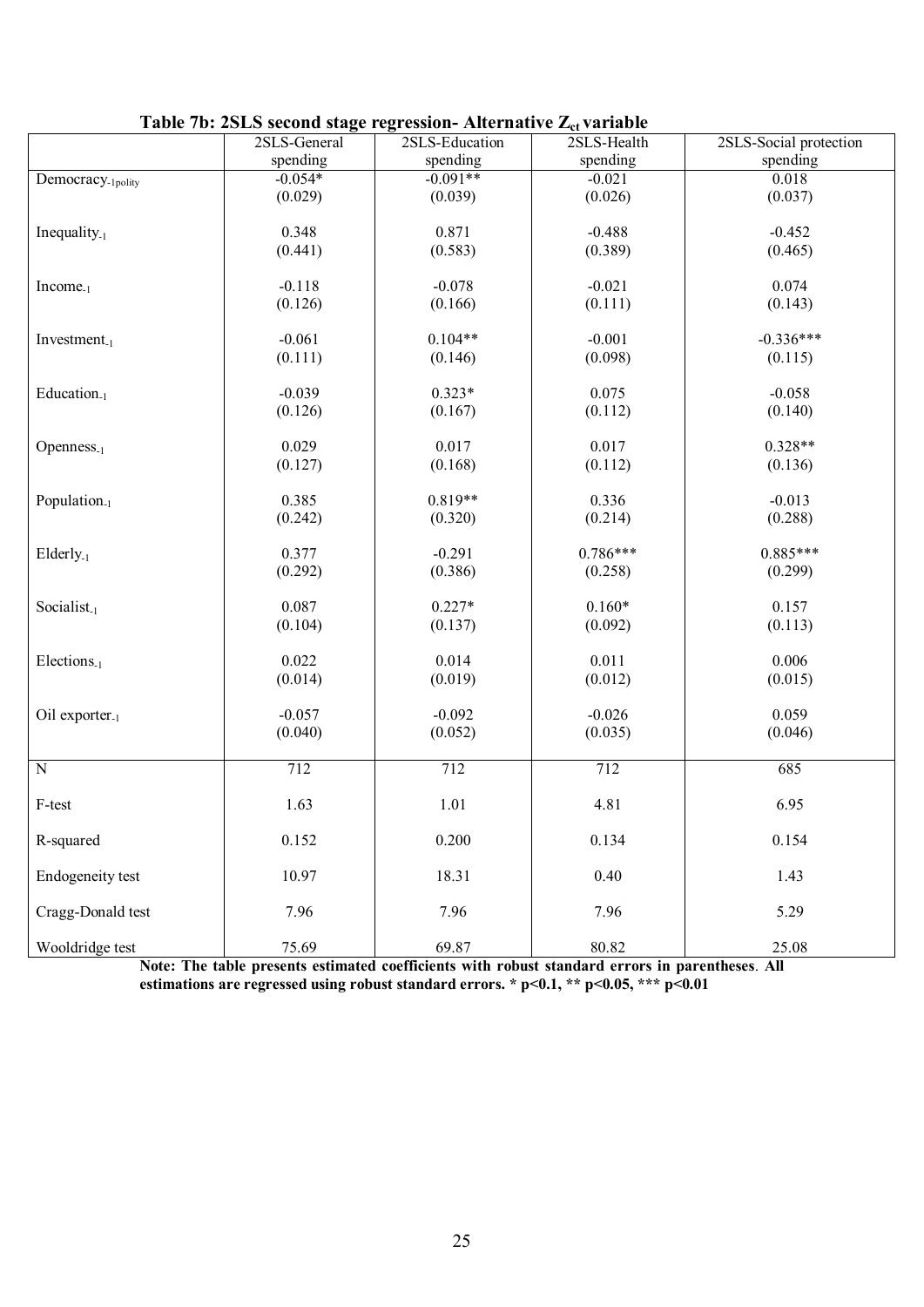|                            | Tuble our Thoe stuge regression Eachwang Thrieun countries |                         |                         |                               |
|----------------------------|------------------------------------------------------------|-------------------------|-------------------------|-------------------------------|
|                            | First stage                                                | First stage regression- | First stage regression- | First stage regression-Social |
|                            | regression-General                                         | Education spending      | Health spending         | protection spending           |
|                            | spending                                                   |                         |                         |                               |
| $Zct_{-1}$                 | $0.372**$                                                  | $0.372**$               | $0.372**$               | $0.384**$                     |
|                            | (0.165)                                                    | (0.165)                 | (0.165)                 | (0.177)                       |
|                            |                                                            |                         |                         |                               |
|                            |                                                            |                         |                         |                               |
| Inequality $_{-1}$         | $0.718**$                                                  | $0.718**$               | $0.718**$               | 0.541                         |
|                            | (0.393)                                                    | (0.393)                 | (0.393)                 | (0.385)                       |
|                            |                                                            |                         |                         |                               |
| $Income_{-1}$              | $-0.529***$                                                | $-0.529***$             | $-0.529***$             | $-0.526**$                    |
|                            | (0.140)                                                    | (0.140)                 | (0.140)                 | (0.133)                       |
|                            |                                                            |                         |                         |                               |
| Investment.1               | $0.321***$                                                 | $0.321***$              | $0.321***$              | $0.306***$                    |
|                            |                                                            |                         |                         |                               |
|                            | (0.100)                                                    | (0.100)                 | (0.100)                 | (0.100)                       |
|                            |                                                            |                         |                         |                               |
| Education <sub>-1</sub>    | $0.207**$                                                  | $0.207**$               | $0.207**$               | $0.179**$                     |
|                            | (0.093)                                                    | (0.093)                 | (0.093)                 | (0.089)                       |
|                            |                                                            |                         |                         |                               |
| $Openness_{-1}$            | $0.283**$                                                  | $0.283**$               | $0.283**$               | $0.377***$                    |
|                            | (0.137)                                                    | (0.137)                 | (0.137)                 | (0.138)                       |
|                            |                                                            |                         |                         |                               |
|                            | $0.352**$                                                  | $0.352**$               | $0.352**$               | $0.318*$                      |
| Population <sub>-1</sub>   |                                                            |                         |                         |                               |
|                            | (0.167)                                                    | (0.167)                 | (0.167)                 | (0.164)                       |
|                            |                                                            |                         |                         |                               |
| Elderly <sub>-1</sub>      | $-0.022$                                                   | $-0.022$                | $-0.022$                | $-0.059$                      |
|                            | (0.321)                                                    | (0.321)                 | (0.321)                 | (0.310)                       |
|                            |                                                            |                         |                         |                               |
| Socialist <sub>-1</sub>    | $-0.136$                                                   | $-0.136$                | $-0.136$                | $-0.221$                      |
|                            | (0.301)                                                    | (0.301)                 | (0.301)                 | (0.289)                       |
|                            |                                                            |                         |                         |                               |
|                            | 0.004                                                      | 0.004                   | 0.004                   | $-0.001$                      |
| Elections <sub>-1</sub>    |                                                            |                         |                         |                               |
|                            | (0.013)                                                    | (0.013)                 | (0.013)                 | (0.013)                       |
|                            |                                                            |                         |                         |                               |
| Oil exporter <sub>-1</sub> | $-0.072**$                                                 | $-0.072**$              | $-0.072**$              | $-0.071**$                    |
|                            | (0.033)                                                    | (0.033)                 | (0.033)                 | (0.032)                       |
|                            |                                                            |                         |                         |                               |
| $\overline{N}$             | 631                                                        | 631                     | 631                     | 604                           |
|                            |                                                            |                         |                         |                               |
| F-Test                     | 5.08                                                       | 5.08                    | 5.08                    | 8.66                          |
|                            |                                                            |                         |                         |                               |
|                            |                                                            |                         |                         |                               |
|                            |                                                            |                         |                         |                               |
|                            |                                                            |                         |                         |                               |
|                            |                                                            |                         |                         |                               |

## **Table 8a: First stage regression-Excluding African countries**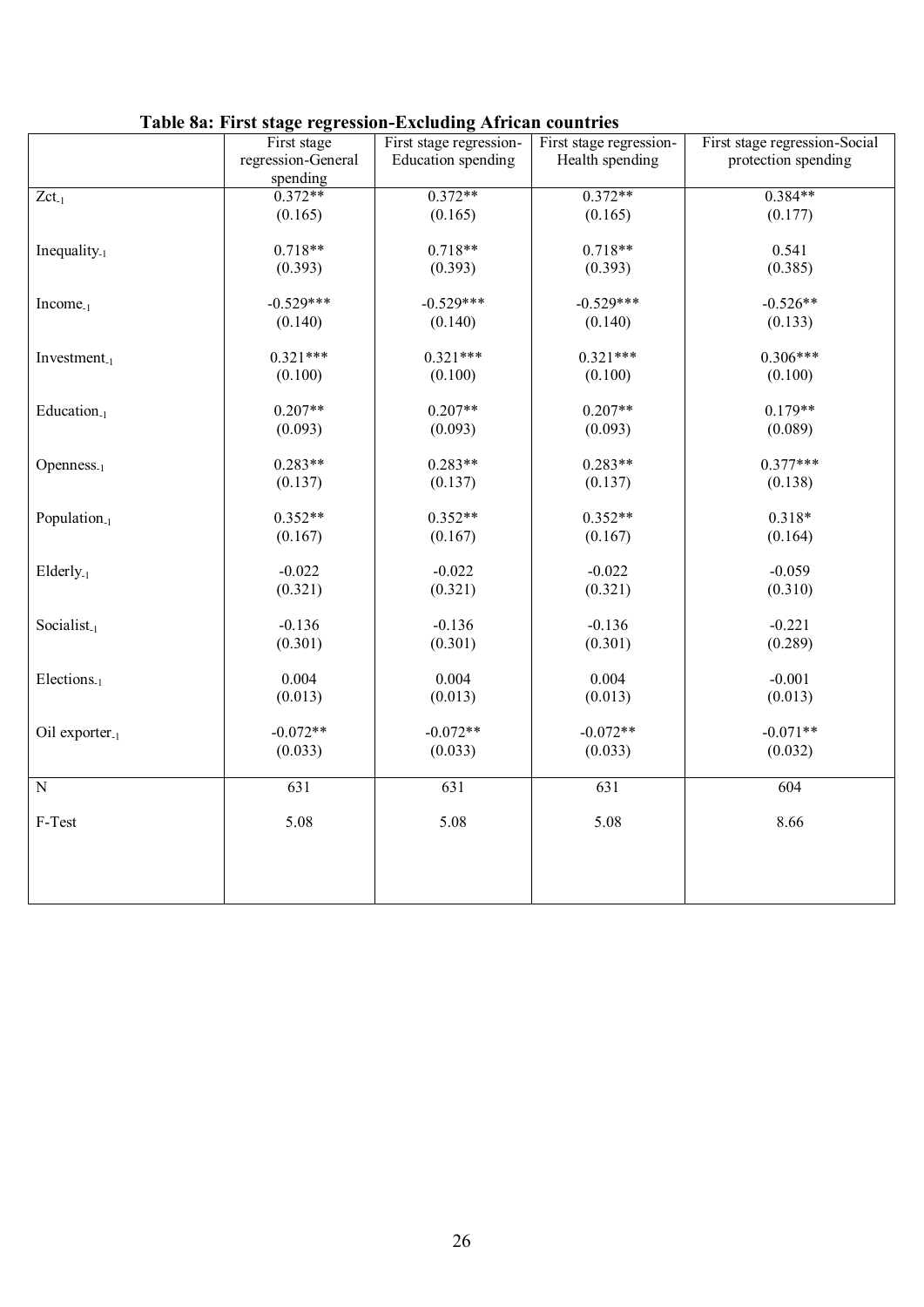|                          | Table 80: Second stage regression-Excluding African countries |                |             |                        |
|--------------------------|---------------------------------------------------------------|----------------|-------------|------------------------|
|                          | 2SLS-General                                                  | 2SLS-Education | 2SLS-Health | 2SLS-Social protection |
|                          | spending                                                      | spending       | spending    | spending               |
| Democracy <sub>-1</sub>  | $1.047**$                                                     | $1.463**$      | 0.041       | 0.570                  |
|                          | (0.522)                                                       | (0.722)        | (0.375)     | (0.555)                |
|                          |                                                               |                |             |                        |
| Inequality $_{-1}$       | $-0.933$                                                      | $-1.214$       | $-0.698$    | $-0.305$               |
|                          | (0.651)                                                       | (0.900)        | (0.467)     | (0.588)                |
|                          |                                                               |                |             |                        |
| $Income_{-1}$            | $0.598*$                                                      | $1.471***$     | $0.529**$   | $0.639**$              |
|                          | (0.331)                                                       | (0.458)        | (0.238)     | (0.363)                |
|                          |                                                               |                |             |                        |
| Investment. $_1$         | $-0.511**$                                                    | $-0.793***$    | $-0.238$    | $-0.539***$            |
|                          | (0.208)                                                       | (0.288)        | (0.150)     | (0.204)                |
|                          |                                                               |                |             |                        |
| Education <sub>-1</sub>  | $-0.417***$                                                   | $-0.392*$      | $-0.073$    | $-0.178$               |
|                          | (0.146)                                                       | (0.202)        | (0.105)     | (0.135)                |
|                          |                                                               |                |             |                        |
| $Openness_{-1}$          | $-0.172$                                                      | $-0.425$       | $-0.077$    | 0.097                  |
|                          | (0.218)                                                       | (0.302)        | (0.156)     | (0.257)                |
|                          |                                                               |                |             |                        |
| Population <sub>-1</sub> | $-0.344$                                                      | $-0.572$       | $-0.012$    | $-0.306$               |
|                          | (0.299)                                                       | (0.413)        | (0.214)     | (0.287)                |
|                          |                                                               |                |             |                        |
| $Elderly_{-1}$           | 0.267                                                         | $-0.861*$      | 0.260       | 0.182                  |
|                          | (0.376)                                                       | (0.520)        | (0.270)     | (0.364)                |
|                          |                                                               |                |             |                        |
| Socialist <sub>-1</sub>  | 0.222                                                         | $0.845*$       | $0.565**$   | 0.223                  |
|                          | (0.355)                                                       | (0.492)        | (0.255)     | (0.361)                |
|                          |                                                               |                |             |                        |
| Elections <sub>-1</sub>  | 0.008                                                         | $-0.006$       | 0.008       | 0.002                  |
|                          | (0.016)                                                       | (0.022)        | (0.011)     | (0.016)                |
|                          |                                                               |                |             |                        |
| Oil exporter. $1$        | 0.040                                                         | 0.090          | 0.017       | 0.118                  |
|                          | (0.052)                                                       | (0.072)        | (0.037)     | (0.051)                |
|                          |                                                               |                |             |                        |
| $\overline{N}$           | 631                                                           | 631            | 631         | 604                    |
|                          |                                                               |                |             |                        |
| F-test                   | 1.29                                                          | 1.26           | 5.77        | 3.42                   |
|                          |                                                               |                |             |                        |
| R-squared                | 0.175                                                         | 0.242          | 0.126       | 0.168                  |
|                          |                                                               |                |             |                        |
| Endogeneity test         | 9.63                                                          | 20.69          | 0.44        | 3.83                   |
|                          |                                                               |                |             |                        |
| Cragg-Donald test        | 5.08                                                          | 5.08           | 5.08        | 8.66                   |
|                          |                                                               |                |             |                        |
| Wooldridge test          | 74.89                                                         | 49.92          | 74.31       | 55.08                  |

#### **Table 8b: Second stage regression-Excluding African countries**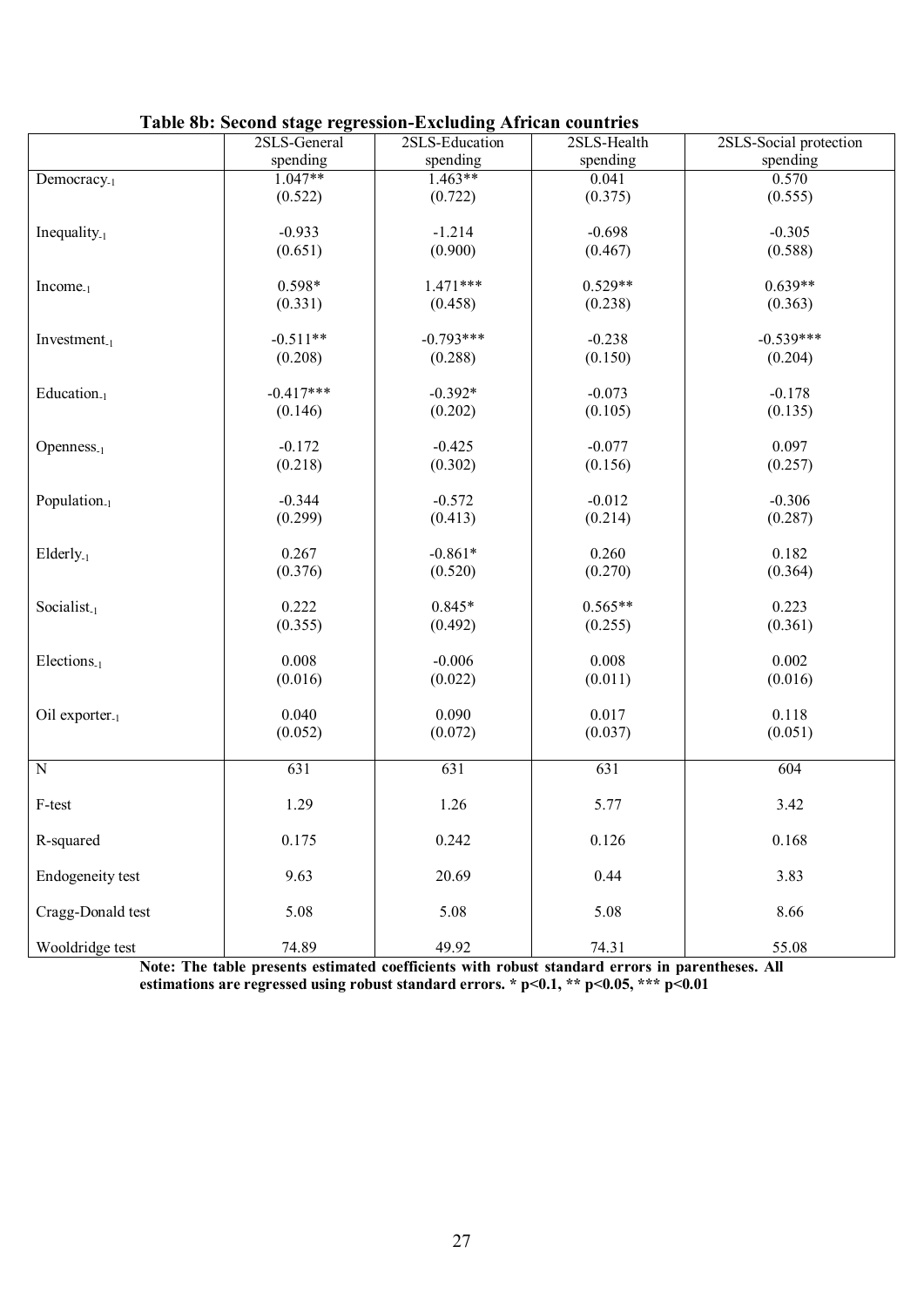|                            |                    | Table 7a. First stage regression- Four OECD countries |                         |                               |
|----------------------------|--------------------|-------------------------------------------------------|-------------------------|-------------------------------|
|                            | First stage        | First stage regression-                               | First stage regression- | First stage regression-Social |
|                            | regression-General | Education spending                                    | Health spending         | protection spending           |
|                            | spending           |                                                       |                         |                               |
| $Zct_{-1}$                 | $0.657***$         | $0.657***$                                            | $0.657***$              | $0.655***$                    |
|                            | (0.178)            | (0.178)                                               | (0.178)                 | (0.202)                       |
|                            |                    |                                                       |                         |                               |
| Inequality. $1$            | 1.797**            | 1.797**                                               | 1.797**                 | $2.246**$                     |
|                            | (0.851)            | (0.851)                                               | (0.851)                 | (0.923)                       |
|                            |                    |                                                       |                         |                               |
| $Income-1$                 | $-0.657***$        | $-0.657***$                                           | $-0.657***$             | $-0.617***$                   |
|                            |                    |                                                       |                         |                               |
|                            | (0.205)            | (0.205)                                               | (0.205)                 | (0.231)                       |
|                            |                    |                                                       |                         |                               |
| Investment.1               | $0.335**$          | $0.335**$                                             | $0.335**$               | $0.396**$                     |
|                            | (0.163)            | (0.163)                                               | (0.163)                 | (0.175)                       |
|                            |                    |                                                       |                         |                               |
| Education <sub>-1</sub>    | 0.077              | 0.077                                                 | 0.077                   | 0.061                         |
|                            | (0.197)            | (0.197)                                               | (0.197)                 | (0.198)                       |
|                            |                    |                                                       |                         |                               |
| Openness <sub>-1</sub>     | 0.307              | 0.307                                                 | 0.307                   | $0.470*$                      |
|                            | (0.254)            | (0.254)                                               | (0.254)                 | (0.285)                       |
|                            |                    |                                                       |                         |                               |
| Population <sub>-1</sub>   | 0.154              | 0.154                                                 | 0.154                   | $0.409*$                      |
|                            | (0.162)            | (0.162)                                               | (0.162)                 | (0.227)                       |
|                            |                    |                                                       |                         |                               |
| $Elderly_{-1}$             | 0.227              | 0.227                                                 | 0.227                   | 0.046                         |
|                            | (0.507)            | (0.507)                                               | (0.507)                 | (0.737)                       |
|                            |                    |                                                       |                         |                               |
| Socialist <sub>-1</sub>    | 0.036              | 0.036                                                 | 0.036                   | $-0.079$                      |
|                            | (0.132)            | (0.132)                                               | (0.132)                 | (0.147)                       |
|                            |                    |                                                       |                         |                               |
|                            |                    |                                                       |                         |                               |
| Elections <sub>-1</sub>    | 0.018              | 0.018                                                 | 0.018                   | 0.004                         |
|                            | (0.036)            | (0.036)                                               | (0.036)                 | (0.037)                       |
|                            |                    |                                                       |                         |                               |
| Oil exporter <sub>-1</sub> | $-0.149**$         | $-0.149**$                                            | $-0.149**$              | $-0.152**$                    |
|                            | (0.075)            | (0.075)                                               | (0.075)                 | (0.078)                       |
|                            |                    |                                                       |                         |                               |
| $\overline{N}$             | 293                | 293                                                   | 293                     | 264                           |
|                            |                    |                                                       |                         |                               |
| F-Test                     | 13.51              | 13.51                                                 | 13.51                   | 10.45                         |
|                            |                    |                                                       |                         |                               |
|                            |                    |                                                       |                         |                               |
|                            |                    |                                                       |                         |                               |
|                            |                    |                                                       |                         |                               |

## **Table 9a: First stage regression- Non OECD countries**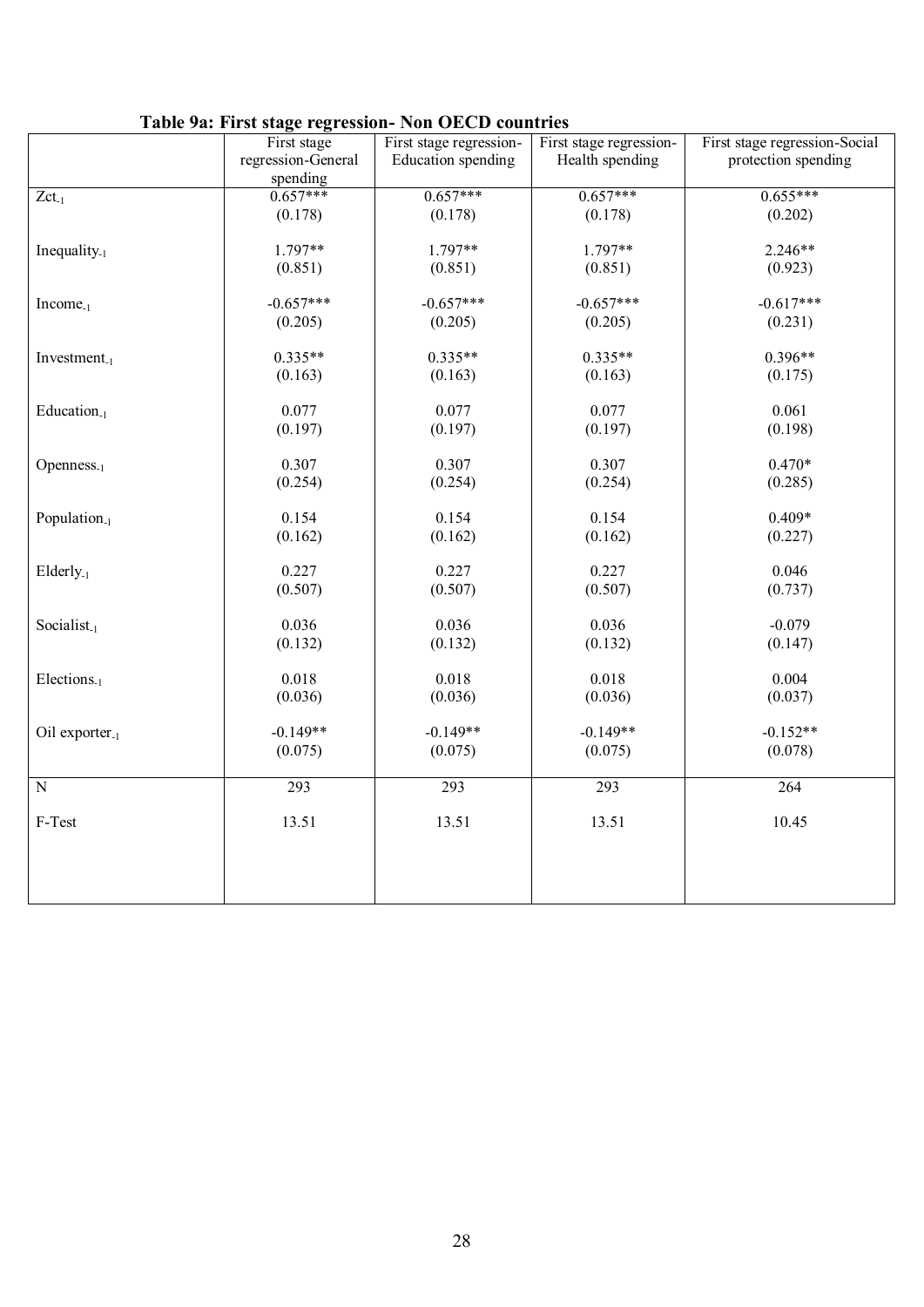|  |  |  | Table 9b: Second stage regression-Non OECD countries |  |  |
|--|--|--|------------------------------------------------------|--|--|
|--|--|--|------------------------------------------------------|--|--|

|                            | Table 70. Second stage regression-ron OECD countries |                | 2SLS-Health |                        |
|----------------------------|------------------------------------------------------|----------------|-------------|------------------------|
|                            | 2SLS-General                                         | 2SLS-Education |             | 2SLS-Social protection |
|                            | spending                                             | spending       | spending    | spending               |
| Democracy <sub>-1</sub>    | $-0.092$                                             | 0.154          | $-0.018$    | $-0.115$               |
|                            | (0.154)                                              | (0.145)        | (0.178)     | (0.249)                |
|                            |                                                      |                |             |                        |
|                            |                                                      |                |             |                        |
| Inequality $_{-1}$         | $-0.222$                                             | $-0.471$       | $-0.971$    | $-0.551$               |
|                            | (0.579)                                              | (0.546)        | (0.668)     | (0.983)                |
|                            |                                                      |                |             |                        |
| $Income_{-1}$              | 0.015                                                | $0.453***$     | 0.220       | 0.165                  |
|                            | (0.145)                                              | (0.137)        | (0.168)     | (0.220)                |
|                            |                                                      |                |             |                        |
|                            |                                                      |                |             |                        |
| $Investment_{-1}$          | $-0.196**$                                           | $-0.061$       | $-0.045$    | $-0.201$               |
|                            | (0.100)                                              | (0.094)        | (0.115)     | (0.160)                |
|                            |                                                      |                |             |                        |
| Education <sub>-1</sub>    | $-0.014$                                             | $-0.051$       | $-0.064$    | 0.073                  |
|                            |                                                      |                |             |                        |
|                            | (0.115)                                              | (0.108)        | (0.132)     | (0.163)                |
|                            |                                                      |                |             |                        |
| Openness <sub>-1</sub>     | $0.345**$                                            | 0.052          | $-0.049$    | $0.685**$              |
|                            | (0.157)                                              | (0.148)        | (0.181)     | (0.270)                |
|                            |                                                      |                |             |                        |
|                            |                                                      | $0.305***$     | $0.195*$    |                        |
| Population <sub>-1</sub>   | $-0.022$                                             |                |             | 0.130                  |
|                            | (0.095)                                              | (0.089)        | (0.109)     | (0.222)                |
|                            |                                                      |                |             |                        |
| $Elderly_{-1}$             | $-0.438$                                             | $-0.270$       | 0.139       | $-0.734$               |
|                            | (0.287)                                              | (0.271)        | (0.331)     | (0.593)                |
|                            |                                                      |                |             |                        |
|                            |                                                      |                |             |                        |
| Socialist <sub>-1</sub>    | $-0.001$                                             | 0.008          | 0.062       | 0.185                  |
|                            | (0.076)                                              | (0.072)        | (0.088)     | (0.120)                |
|                            |                                                      |                |             |                        |
| $Elections-1$              | 0.025                                                | $-0.008$       | 0.021       | 0.015                  |
|                            | (0.020)                                              | (0.019)        | (0.024)     | (0.030)                |
|                            |                                                      |                |             |                        |
|                            |                                                      |                |             |                        |
| Oil exporter <sub>-1</sub> | $-0.042$                                             | $-0.056$       | 0.006       | $0.138**$              |
|                            | (0.046)                                              | (0.044)        | (0.053)     | (0.068)                |
|                            |                                                      |                |             |                        |
| $\overline{N}$             | 293                                                  | 293            | 293         | 264                    |
|                            |                                                      |                |             |                        |
|                            |                                                      |                |             |                        |
| F-test                     | 1.44                                                 | 2.89           | 1.03        | 2.46                   |
|                            |                                                      |                |             |                        |
| R-squared                  | 0.140                                                | 0.132          | 0.162       | 0.195                  |
|                            |                                                      |                |             |                        |
| Endogeneity test           | 1.27                                                 | 1.20           | 0.49        | $0.10\,$               |
|                            |                                                      |                |             |                        |
|                            |                                                      |                |             |                        |
| Cragg-Donald test          | 13.51                                                | 13.51          | 13.51       | 10.45                  |
|                            |                                                      |                |             |                        |
| Wooldridge test            | 66.16                                                | 93.90          | 48.07       | 23.19                  |
|                            |                                                      |                |             |                        |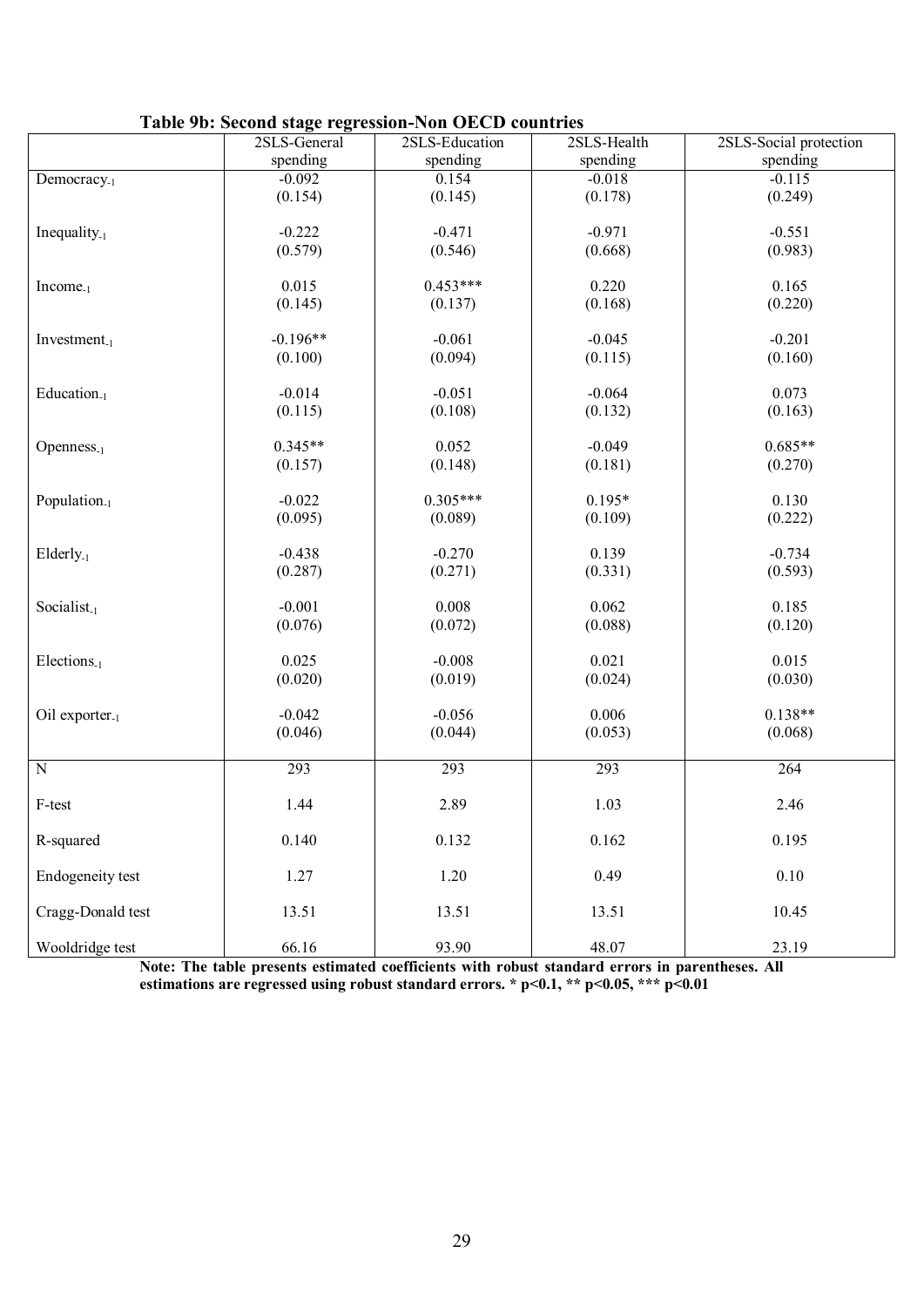## **References**

Acemoglu, D., & Robinson, J. A. (2000a). Democratization or repression? *European Economic Review*, *44*(4), 683-693.

Acemoglu, D., & Robinson, J. A. (2000b). Why did the West extend the franchise? Democracy, inequality, and growth in historical perspective. *The Quarterly Journal of Economics, 115(4)*, 1167-1199.

Acemoglu, D., Naidu, S., Restrepo, P., & Robinson, J. A. (2014). *Democracy does cause growth* (No. w20004). National Bureau of Economic Research.

Auclert, A., & Rognlie, M. (2016). Inequality and Aggregate Demand.

Aidt, T. S., & Jensen, P. S. (2009). The taxman tools up: An event history study of the introduction of the personal income tax. *Journal of Public Economics*, *93*(1), 160- 175.

Argimón, I., González-Páramo, J. M., & Alegre, J. M. R. (1995). *Does public spending crowd out private investment? Evidence from a panel of 14 OECD countries (No. 9523).* 

Balamatsias, P. (2017a). Democracy and taxation. Economics Discussion Papers, No 2017-100. *Kiel Institute for the World Economy. http://www. economics-ejournal. org/economics/discussionpapers/2017-100 Page, 2(2).*

Balamatsias, P. (2017b). Inequality, imperfect competition, and fiscal policy. *MPRA Paper 82178 University Library of Munich, Germany.* 

Baum, C. (2008, July). Using instrumental variables techniques in economics and finance. In *German Stata Users' Group Meetings*. Stata Users Group.

Bloom, D. E., Chatterji, S., Kowal, P., Lloyd-Sherlock, P., McKee, M., Rechel, B., ... & Smith, J. P. (2015). Macroeconomic implications of population ageing and selected policy responses. *The Lancet, 385*(9968), 649-657.

Boix, C. (2001). Democracy, development, and the public sector. *American Journal of Political Science*, 1-17.

Drazen, A., & Eslava, M. (2010). Electoral manipulation via voter-friendly spending: Theory and evidence. *Journal of development economics, 92(1)*, 39-52.

Fearon, J. D., & Laitin, D. D. (2003). Ethnicity, insurgency, and civil war. *American political science review, 97(1),* 75-90.

Hausken, K., Martin, C. W., & Plümper, T. (2004). Government spending and taxation in democracies and autocracies. *Constitutional Political Economy, 15(3)*, 239-259.